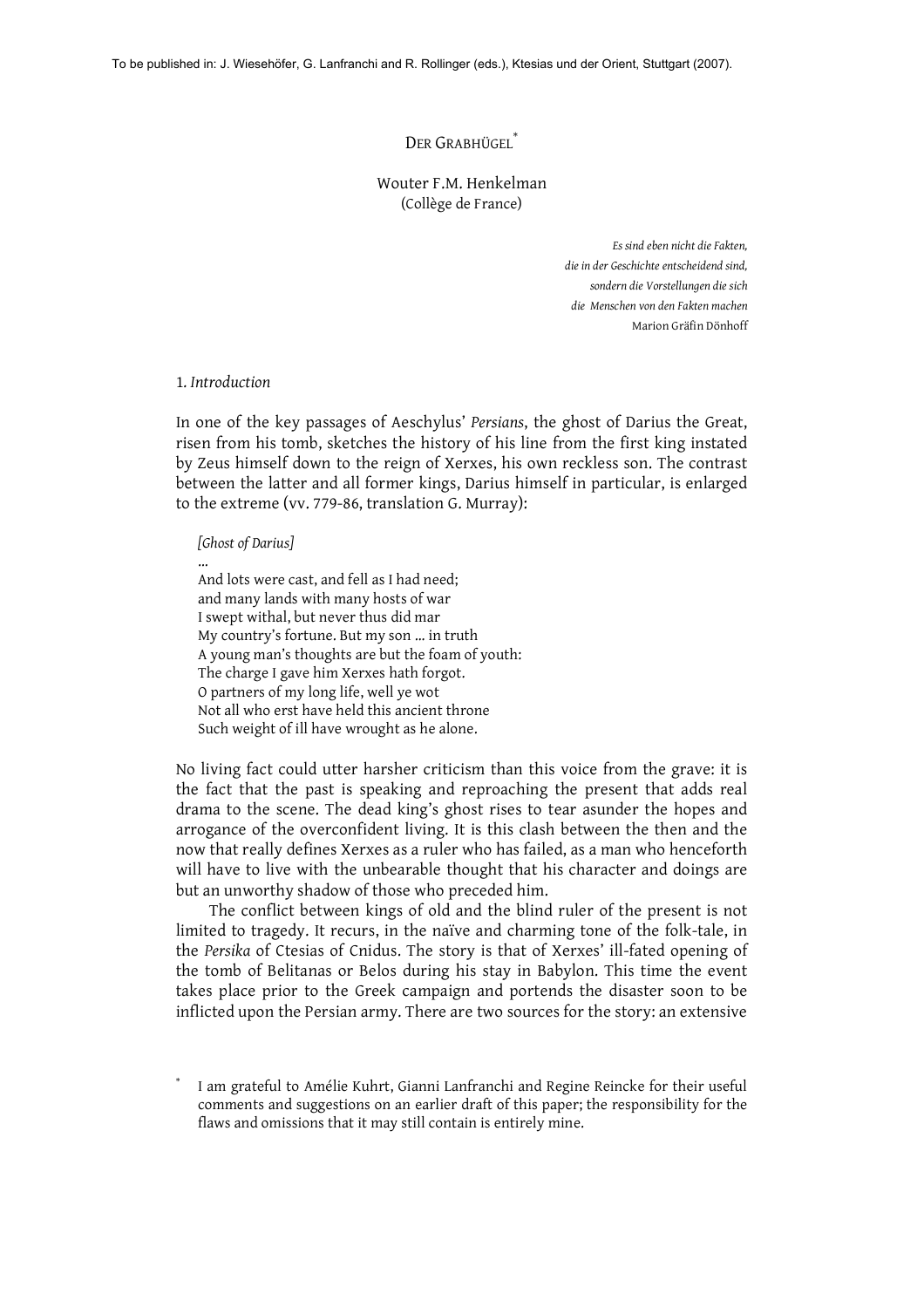testimony in Aelian's *Varia Historia* and a much-abbreviated version in Photius' resume of the *Persika*:

Xerxes the son of Darius, having dug his way into the monument of ancient Bēl (τοῦ Βήλου τοῦ ἀρχαίου διασκάψας τὸ μνῆμα), found a glass sarcophagus (πύελον ὑελίνην), in which the body lay in oil. The sarcophagus was not full; the oil was perhaps an inch short of the rim. Near the sarcophagus lay a small stele on which was written: "For the man who opens the monument and does not fill the sarcophagus, things will not improve (οὐκ ἔστιν ἄμεινον)." When Xerxes read this he was afraid and gave orders to pour in oil at once. But the sarcophagus did not fill up. He gave orders to pour once again. But the level did not rise, and he gave up after wasting to no avail what was poured in. Closing the tomb (τάφον), he retreated in dismay. The stele did not lie in its prediction: for having assembled 700,000 men against the Greeks, he came off badly, and on his return he suffered a most shameful death, murdered one night in bed by his son. 1

Xerxes invaded Greece because of the men of Chalcedon, as has already been noted, had tried to destroy the bridge and destroyed the altar set up by Darius; also because the Athenians had killed Datis and not even returned his body. But first he went to Babylon and asked to see the tomb of Belitanas (τὸν Βελιτανᾶ τάφον). Thanks to Mardonius he did see it, but was unable to fill the sarcophagus (τὴν πύελον) with oil, as had been written. Xerxes set out for Ecbatana and received news of the revolt in Babylon and the murder of the local commander Zopyrus. This is what Ctesias says of the matter, differing from Herodotus. What the latter says about Zopyrus, apart from the incident of the mule that gave birth, Ctesias reports of Megabyzus, son-in-law of Xerxes and husband of Amytis. 2

Of the above passages, Felix Jacoby only included the second among the *fragmenta* of Ctesias' work. As Dominique Lenfant (2004: 265-6 n. 538) has argued persuasively, however, the context, theme and vocabulary used make it most likely that the story told by Aelian is at least indirectly based on the *Persika* too. 3 This version seems to preserve more detail of the original and without it the patriarch's resume would not, in fact, be fully understandable to us. Though certain elements, notably the name of Belos and the murder of Xerxes, may have been added by Aelian or the intermediate source he was using (see below), I will work from the assumption that the two texts essentially render the same passage of Ctesias' work. At the same time, it may be pointed out that the differences between the two constitute a powerful reminder of the problems generally involved in working with 'fragmenta' (cf. Lenfant 1999).

<sup>1</sup> Ael. *VH* XIII.3 = F13b\* Lenfant; translation adapted from N.G. Wilson (Loeb).

<sup>&</sup>lt;sup>2</sup> Photius *Bibl. LXXII.39a Bekker* = F13 (25)-(26) Lenfant; translation adapted from N.G. Wilson.

<sup>&</sup>lt;sup>3</sup> The same opinion was expressed, among others, by Marquart 1891/93: 574-5; Meyer 1899: 489 fn. 1; Aly 1921: 56; Krappe 1928: 79-80; König 1972: 70. Though Ctesias is not explicitly mentioned by Aelian as a source of his *Varia Historia* (few names of authors are mentioned in this work), it seems very likely that the *Persika* was used. Ctesias is mentioned repeatedly in Aelian's *De Natura Animalium*; it seems that both his *Persika* and his *Indika* were among its sources (see overview with references in Henkelman [forthcoming]).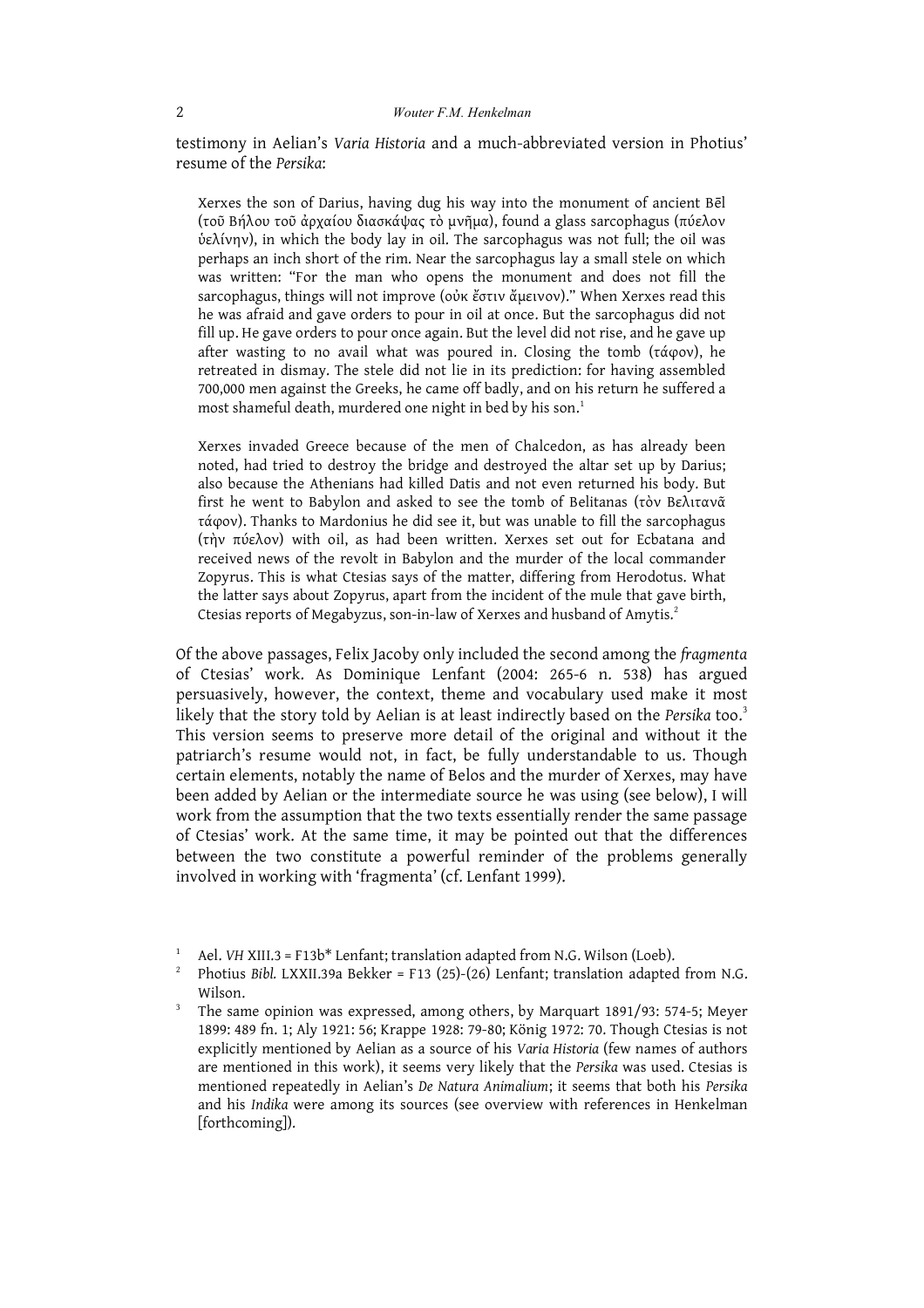The story of Xerxes and the tomb of Belitanas/Belos have always been compared to the Herodotean tale of Darius and the tomb of queen Nitocris. Various approaches have been advocated: that the two narratives reflect the same historical event, that they are based on the same original tale (i.e. an oral tradition), or that one version is an adaptation or a pastiche of the other. In the latter case, it usually assumed that Ctesias reworked the Herodotean tale and that the passage is a typical case of his play with Herodotus. <sup>4</sup> The story on Nitocris' tomb, is as follows: 5

This same queen [i.e. Nitocris; WH] also contrived the following trick. She had a tomb (τάφον) made for herself and set high over the very gate of that entrance of the city which was used most, and had an inscription engraved on the tomb, which read: "If any of the kings of Babylon after me is in need of money, let him open this tomb and take as much money as he likes: but let him not open it unless he is in need; for it will be the worse for him (οὐ γὰρ ἄμεινον)." This tomb remained untouched until the kingship fell to Darius. He thought it a very strange thing that he should never use this gate, or take the money when it lay there and the writing itself invited him to. The reason he did not use the gate was that the dead body would be over his head as he passed through. After opening the tomb, he found no money there, only the dead body and an inscription reading: "If you had not an insatiable appetite for money (εἰ μὴ ἄπληστός τε ἔας χρημάτων), and had not a disgracefully greed of gain, you would not have opened the coffins of the dead (νεκρῶν θήκας)." Such a woman, it is recorded, was this queen.

Though the relation between the above story and the one told by Ctesias has often been noted and discussed, the function of the narrative(s) seldom has. Most commentators, as far as they ventured an interpretation, have looked for a historical core: a description of an actual gate and actual funerary taboo in the case of Herodotus and an actual attempt to open a structure that could be considered as the tomb of Belos in the case of Ctesias. The folk-tale element in the stories quoted above has received only limited attention; the most relevant remarks in this respect are from Wolf Aly in his *Volksmärchen, Sage und Novelle bei Herodot und seinen Zeitgenossen* (1921: 56-7; cf. *idem* 1930-33). Aly identified the illfated opening of the tomb and the inscription predicting the perpetrator's doom as a *Wandermotif* and pointed out the remarkable parallel between the story on the tomb of Belitanas/Belos in particular and a Märchen type named, after its title in the *Kinder- und Hausmärchen* of the Grimm Brothers as, as "Der Grabhügel."<sup>6</sup>

It would seem that the connection with *Der Grabhügel* has not found the acclaim it undoubtedly deserves, perhaps partly because Aly himself did not elaborate upon his suggestion. <sup>7</sup> This paper aims to investigate the folk-tale

- <sup>6</sup> I use the commented 1996 edition of the *Kinder- und Hausmärchen* (KHM) by H.J. Uther. For "Der Grabhügel" (KHM 195) see vol. III, 164-8 (text) and IV, 359-61 (commentary).
- <sup>7</sup> The only other study concentrating on the folk-tale character of the Belitanas/Belos story is, to my knowledge, that of Krappe (1928).

Same historical core: Lehmann-Haupt 1898: 486. Same or related original (folk-)tales: Aly 1921: 56-7; König 1972: 70; Tourraix 1996: 114-5. Intentional variation with Herodotus: Marquart 1891/93: 574-6; Tourraix 1996: 114; Bichler 2004a and this volume.

Hdt. I.187; translation adapted from A.D. Godley.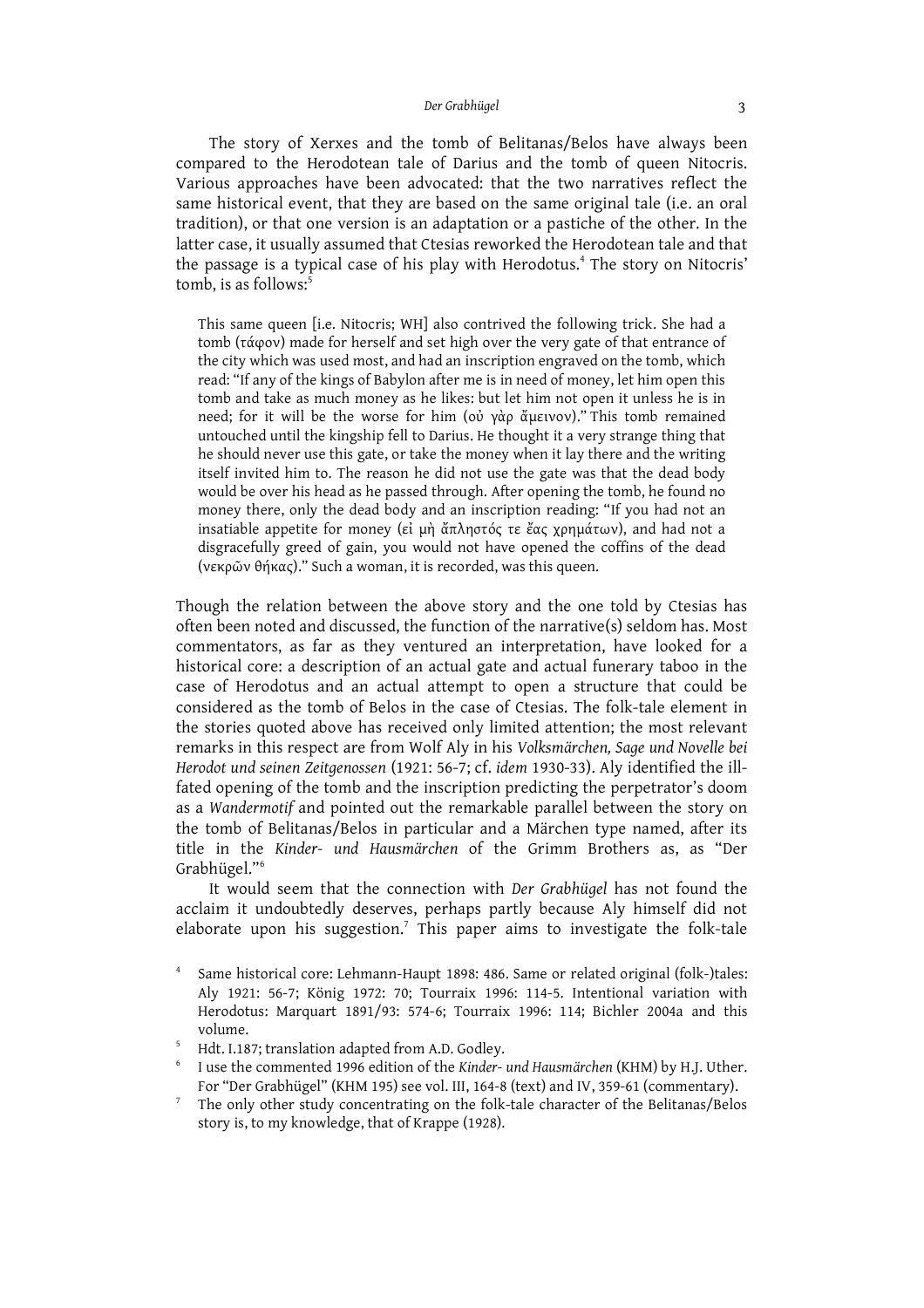background of Ctesias' story and to reconstruct its original significance. First, individual elements of the story and their possible origins will be discussed (§2) before proceeding to the question whether it really presents a version of a widespread folk-tale (§3). In addition, the reports, by Herodotus and Deinon, on the killing of the Apis by Cambyses II and Artaxerxes III will be adduced as parallel to the Belitanas/Belos story (§4).

# 2. *The tomb of Belitanas/Belos and its cultural context*

A number of elements in Ctesias' story may be deriving from an Assyro-Babylonian or Persian narrative context, while others betray a distinct Greek outlook. It is not argued here that the purported Mesopotamian elements are as such purely historical or documentary, but rather that they are 'genuine' in the sense that they could have been part of an Assyro-Babylonian tale and that particularly a Mesopotamian or Persian audience would have appreciated them as familiar motifs.

# 2.1. *The corpse floating in oil*

The prime element that adds a distinct couleur locale to the story of the tomb of Belitanas/Belos is the oil in which the body is laid to rest. The use of oil to anoint the dead is known from the tomb inscription of a Neo-Assyrian queen, and laying corpses to rest in oil, undoubtedly intended as a preservative measure, is described in a Neo-Assyrian royal funerary ritual. <sup>8</sup> Apart from that, various classical authors report on the Babylonian custom of burying their dead in barrels or sarcophagi filled with honey (honey is known for its antibacterial properties). <sup>9</sup> If we are to believe various versions of the *Alexander Romance*, the corpse of Alexander the Great was treated in the same way: laid to rest in a golden sarcophagus filled with honey. <sup>10</sup> More pertinent for the present subject is that the motif of burial in a liquid substance also entered the popular traditions emanating from Mesopotamian culture. Thus, there is a story – very probably of Near-Eastern origin – of Glaukos, son of Minos of Crete, who drowned in a barrel

- <sup>8</sup> Royal tomb inscription: Fadhil 1990b; funerary ritual: MacGinnis 1987 (cf. *idem* 1986: 77 [read "Xerxes" for "Alexander"]). See also Miglus 1996: 301, who surmises that the Neo-Babylonian kings may well have adopted the same funerary customs.
- <sup>9</sup> Hdt. I.198; Strabo XVI.1.20. The custom of burying the dead in honey is admittedly also known in other regions (Sparta: Xen. *Hell*. V.3.19, Diod. XV.93.6; Iudaea: Ios. *Ant.Iud*. XIV.124; cf. Stob. *Ant*. III.6.36), but the practise seems to have been most at home in Mesopotamia and may have originated there.
- <sup>10</sup> This is true for the Syrian (III.22 [Budge 1889: 141]) and the Armenian Romance (§283 [Wolohojian 1969: 158]), as well as for the Latin version by Leo Archipresbyter, the *Historia de preliis* (III.34). The latter text speaks of Nisiotean honey and myrrh from the country of the Troglodytes: *Iussit afferri mel de nisiotia terra et praecepit, ut post mortem illius (ut) ex eo ungueretur corpus eius, et murram terrae Trocloditicae. Haec duae causae incorrupta servant corpora mortuorum*. Eutychius, patriarch of Alexandria (933-40 AD), and Ferdowsī, in his *Šāh-nāma*, also note that Alexander's sarcophagus was filled with honey (see Nöldeke 1890: 42 fn. 2).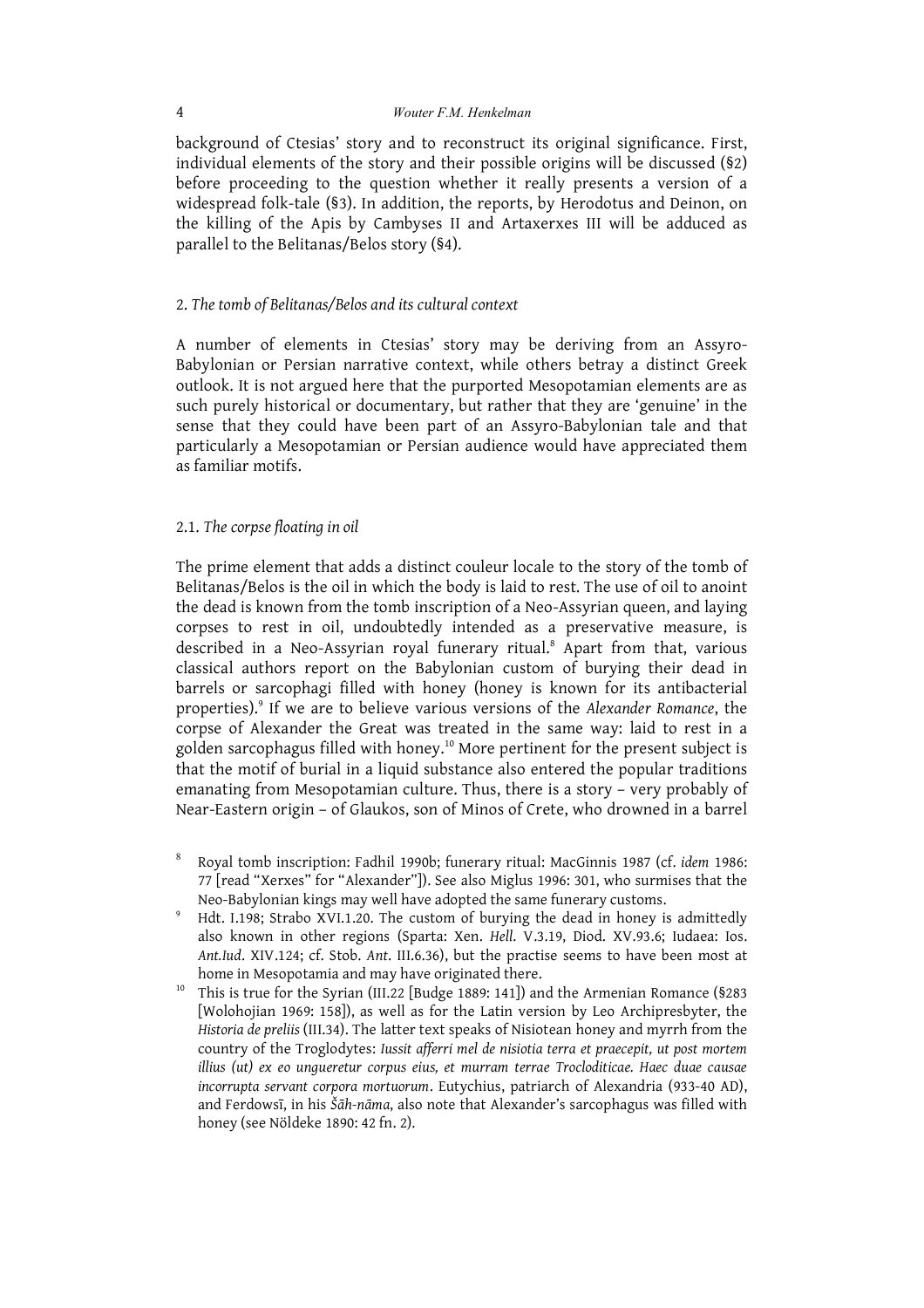of honey in the palace basement and was revived with the herb of life taken from a snake.<sup>11</sup> Though hard evidence is necessarily always lacking in cases like these, they present a slight but meaningful indication that burial in a preservative liquid substance was not only a historical practice in first-millennium Mesopotamia, but also the subject of popular imagination. As such it may have been used in a Mesopotamian context or may have informed later traditions. In the specific case of Ctesias, it seems most plausible that the oil motif was derived from either a Babylonian or a Persian source.

## 2.2. *The funerary stele*

The case of the stele near the tomb of Belitanas/Belos is more complicated. We should, of course, not expect that archaeologists will ever excavate a monument with the text as given by Ctesias. In fact, the phrase οὐκ … ἄμεινον is obviously copied from Herodotus' rendering of Nitocris' funerary inscription and that, in turn, has been shown to reflect *Greek* oracular idiom (Dillery 1992: 31-3; cf. Asheri 1988: 376). One could even argue that Ctesias' story is still more dependent of Herodotus and that the motif of filling was inspired by the use of ἄπληστος, ("insatiable," lit. "not to be filled") in the second inscription of Nitocris' tomb. It may just as well be, however, that Herodotus' ἄπληστος is a residue of an original tale, of which Ctesias preserves a fuller and less reworked version (cf. §5 below). But apart from that, the use of a typical Greek phrase does not necessarily imply that the funerary stele as such is also an invention. After all, funerary inscriptions with curse formulae and admonitions to future kings to respect the tombs of the deceased are indeed known from Mesopotamia and its periphery. The Neo-Assyrian royal tombs at Nimrod have, for example, yielded a stone tablet with the inscription of queen Jabâ in which any future perpetrator who opens her tomb or takes her jewellery is cursed with a terrible fate (Fadhil 1990a).<sup>12</sup> Another inscription from Nimrod, this time by queen Mullissumukannišat-Ninua, admonishes future readers who find her tomb to cover her corpse, *anoint it with oil* and make a sacrifice for the deceased (Fadhil 1990b: 474-5, 478-9). The latter text in particular shows that an inscription stating the obligation to refill the oil in the tomb of Belitanas/Belos would not have been strange to a Mesopotamian audience.

Aside from the historical possibility of inscriptions in or near tombs, it is important to notice that special or hidden texts and inscriptions are a topos in Mesopotamian literature. The reader of *Gilgameš* is, for example, admonished to open the cedar box, take out the lapis lazuli tablet and read about the hero's

<sup>&</sup>lt;sup>11</sup> See Apoll. *Bibl.* III.3.1 and Hyg. *Fab.* 136; cf. Palagia 1988 and Scherf 1998 for more references. As Astour (1965: 255-6) rightly observes, the combination of the snakewith-herb-of-life motif and the 'burial' in a jar of honey points to the oriental background of the story. It would seem that the *Arabian Nights* story of Ḥāsib Karīm ad-dīn, who was locked up in a honey cistern, but managed to escape by following the trail of a scorpion (Night 484 [Burton]) may also be loosely inspired on the burial-inhoney motif. For the ancient Near Eastern elements in this story see Segert 1963.

<sup>&</sup>lt;sup>12</sup> For inscriptions relevant to Herodotus' story on Nitocris see fn. 63 below.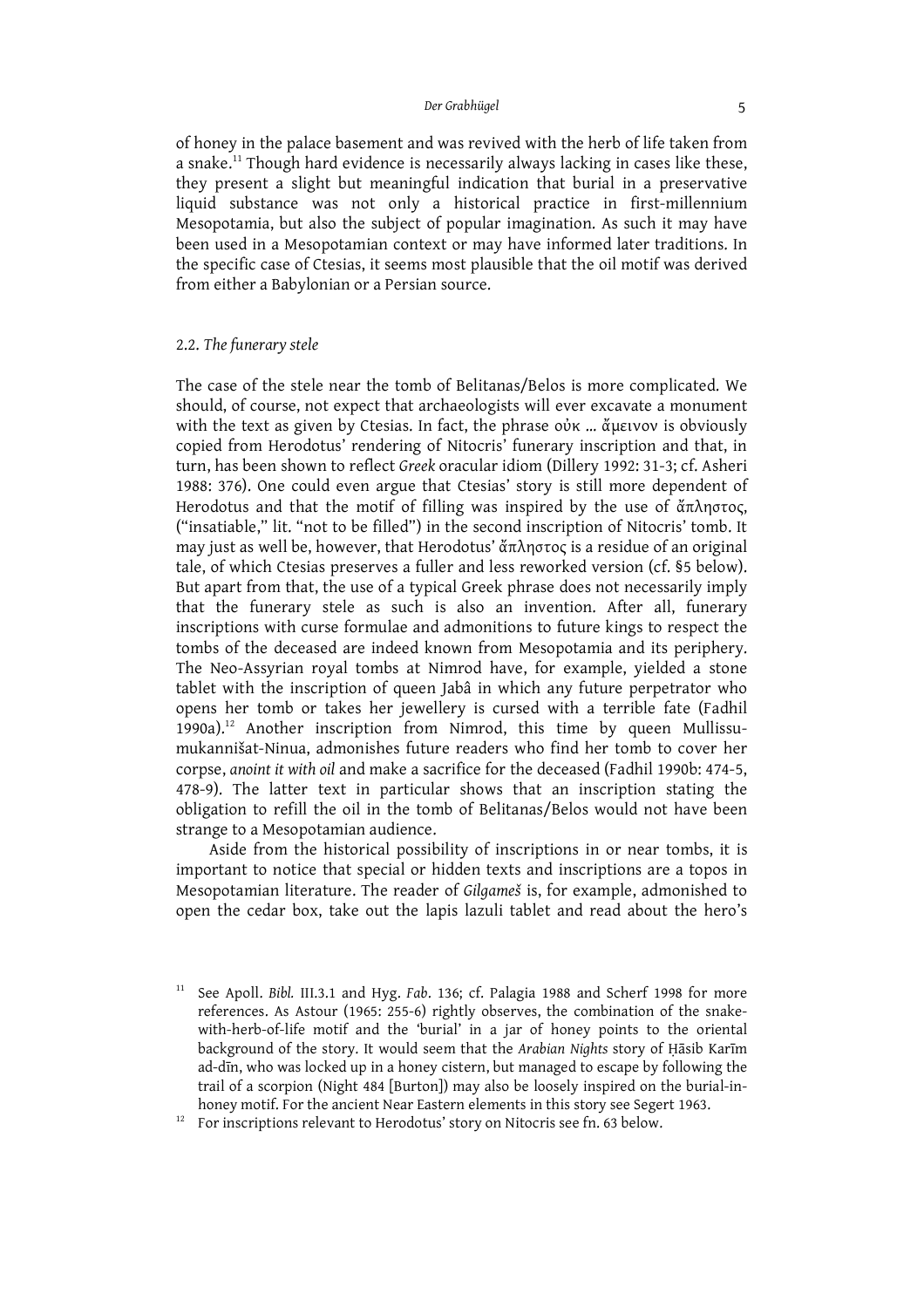misfortunes. <sup>13</sup> Inscriptions by both Nabonidus and Cyrus famously attest to a vivid interest in the building inscriptions of kings of old that had been uncovered during their reconstruction activities. <sup>14</sup> That these inscriptions had actually been found does not alter the fact that we are dealing with a literary topos: the rulers pride themselves of having followed in the footsteps of mighty predecessors and express their awe for the old texts. By contrast, the reversed motif is found in the tomb story where the later king also finds an inscription, but fails to fulfil the command of his glorious predecessor.

## 2.3. *The glass sarcophagus*

As for the material the sarcophagus is made of: it can be excluded that actual *glass* cases existed in Ctesias' days: evidence for sheet glass does not occur before the first century BC (Pompeii). One might try to 'save' the historicity of the report by pointing out that ὑελίνη literally means "transparent" and could therefore denote alabaster or any kind of translucent stone. This option may be excluded, however, because the main point seems to be that the corpse was *visible* from the outside. Parallel reports on ancient burials in 'glass' focus on this aspect: that an (incorruptible) image of the (glorious) deceased is preserved for the living to admire. This is the case with the reports on Ethiopian mummies encased in transparent columns, Indians who 'glaze' their dead, the glass sarcophagus in which Alexander is said to have been laid to rest, and the glass sarcophagus with the remains of Sultan Qābus that was reportedly suspended from the high ceiling of a tower.<sup>15</sup> It should be pointed out in this context that the oil in the sarcophagus of Belitanas/Belos implies the notion that the latter's corpse had been preserved (like that of Alexander) and was to be seen as a 'beautiful dead,' resting as if at sleep. No material available in the fifth or fourth century BC could have served this purpose, but popular imagination may well have come up with the idea of fantastic chunks of rock-crystal (ὕελος/ὕαλος), that would have been big enough for the constructing of the marvellous resting places of special individuals. It hardly needs to be stressed that, with each of the above cases, we are in the realm of legend; not coincidentally only half-mythical people or special individuals are interred in glass. The glass sarcophagus may thus be identified as a *Wandermotif*: the sarcophagus of Belitanas/Belos need not be anymore real than the one in which the sleeping beauty in *Schneewittchen*

<sup>13</sup> *Gilgameš*, Standard Babylonian Version I.24-8 (George 2003). Cf. lines 1-3 of the Late Assyrian version of the *Cuthean Narām-Sîn Legend* (Westenholz 1997).

<sup>14</sup> Nabonidus: see, e.g., Schaudig 2001: 376-7, 392, 407-8, 444 (etc.). Cyrus: *ibid.* 556.

<sup>15</sup> Ethiopians: Hdt. III.24; cf. Aly 1921: 83; *idem* 1934-40: 631; Tourraix 1996: 114-5. Note also Ctesias' 'correction' of the Herodotean report (Diod. II.15.1-2 = F1b (15.1-2) Lenfant). Indians: Luc. *De Luctu* 21 (ὁ δὲ Ἰνδὸς ὑάλῳ περιχρίει). Alexander: Strabo XVII.1.8. Qābus son of Vošmgir (978-1012) erected the Gonbad-e Qābus but there is no indication that his coffin was actually suspended from its ceiling as legend has it (Trümpelmann 1992: 10). Displaying a saint's embalmed body in a glass coffin has been practised by the western church since late medieval times as a way of suggesting the deceased's *moral* incorruptibility.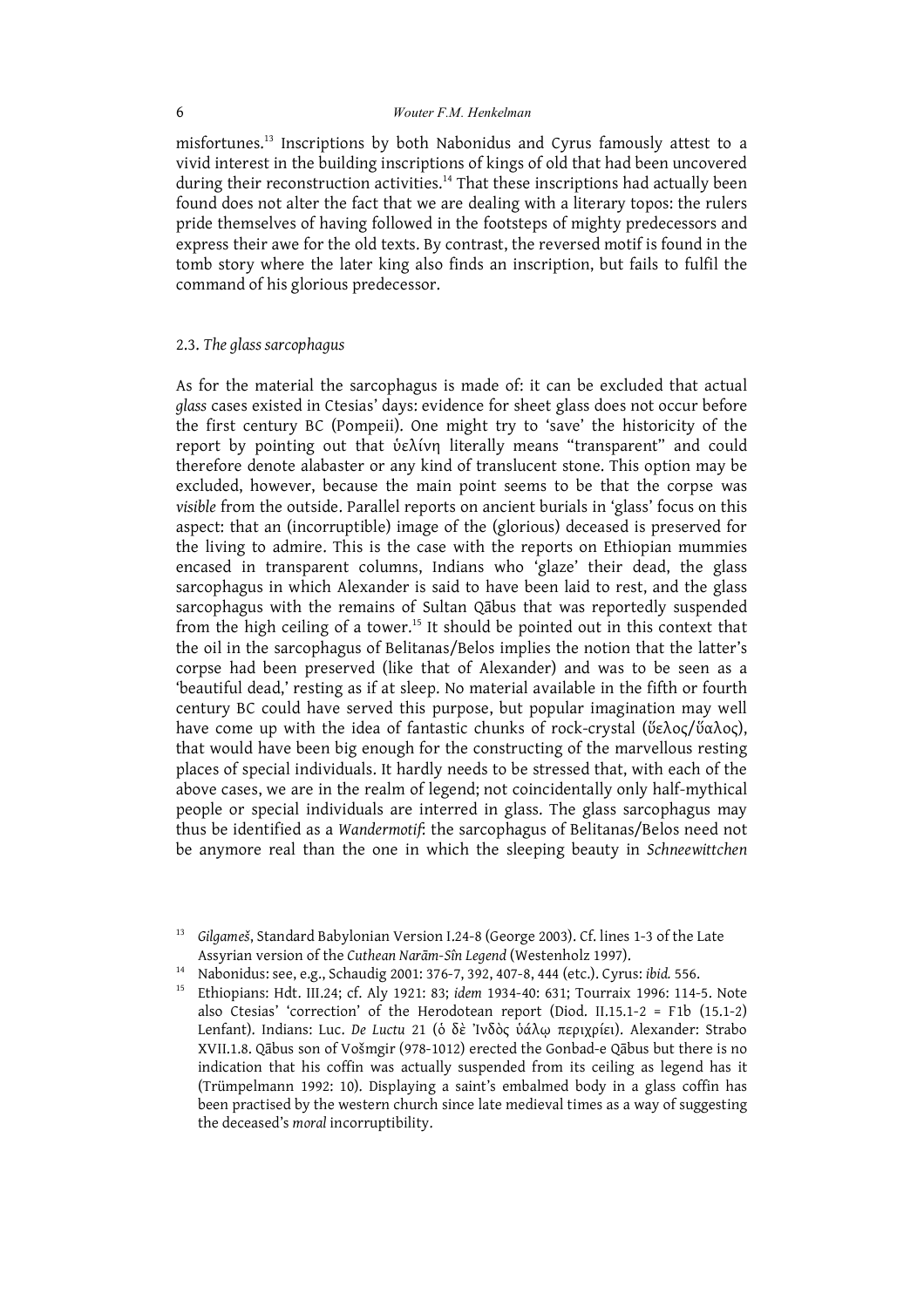(KHM 53) or *Der gläserne Sarg* (KHM 163) is laid to rest. <sup>16</sup> As to the cultural background of the motif in Ctesias' story nothing can be concluded with certainty: it may have circulated in Greek, Persian, Babylonian and other cultural contexts.

# 2.4. *The opening of the tomb*

That a foreign ruler would open the tomb of a former king (if that is what Belitanas/Belos was) agrees with the expectations of a Mesopotamian or a Persian audience. One needs only to remember the grim and apocalyptic narration of the destruction of Susa (646 BC), including the tombs of the Elamite kings, as recorded in the annals of Assurbanipal:

The sepulchres of the their earlier and later kings, who did not fear Assur and Ishtar, my lords, (and who) had plagued the kings, my fathers, I destroyed, I devastated, I exposed to the sun. Their bones I carried off to Assyria. I laid restlessness upon their shades. I deprived them of food-offerings and libations of water.<sup>17</sup>

Removing the remains of Elam's former kings is gruesome and extreme measure inflicted during the finale of a long period of Assyro-Elamite hostilities. The measure is extreme in that it "lays restlessness upon the shades" of kings of old, but even more so in that it effectively erases Elam's past and thus precludes any future attempt to resurrect the state from its ancient roots. This is, however, only one side of the story. The motif of opening the tombs of former kings gets a wholly different tone when it is presented from the side of the conquered. It is easy to imagine that in this case much stress would be laid upon the contrast between the former kings and the arrogant invader who does not respect tradition, who oversteps his human boundaries and whose fortune thus cannot be but ephemeral.

The above is certainly not to say that Xerxes actually desecrated the tombs of Babylonian kings, even though disfigurement of the remains of the death was occasionally practised by the Achaemenids like it was by the Assyrians. <sup>18</sup> If one insisted, it would not be too hard to find a fitting context for such a desecration.

<sup>&</sup>lt;sup>16</sup> Note that in these early modern folk-tales the transparency of the glass coffin is again an essential element. On this and the motif of the glass sarcophagus in general see Aly 1934-40 (suggesting a possible link between the ancient and early-modern motif).

<sup>&</sup>lt;sup>17</sup> Translation quoted from Luckenbill 1926-27: 310. For the text see Borger 1996: 55, 241  $(A VI 70-5 = F V 49-54).$ 

<sup>18</sup> Disfigurement of the corpse of Cyrus the Younger: Xen. *Anab*. I.10; Plut. Art. 13 = Ctes. F20 (13) (Lenfant); Phot. *Bibl.* LXXII.43a Becker = Ctes. F16 (64) (Lenfant). Compare Assurbanipal's treatment of the corpse of Te'Umman (Borger 1996: 107, 227 [B VI 66-9 = C VII 62-6]) and Nabû-bēl-šumāte (*ibid.* 60, 243 [A VII 45-50]). Note that the Persian kings had the unpleasant habit of cutting off the nose, ears and tongue of captured rebels before putting them to death. It has been argued that this disfigurement symbolically expelled the victim from the human cosmos (Pirart 1996: 15, 23). Being demonised like that, the deceased would not find rest in his afterlife. Disfigurement of dead bodies may have served the same or a similar purpose.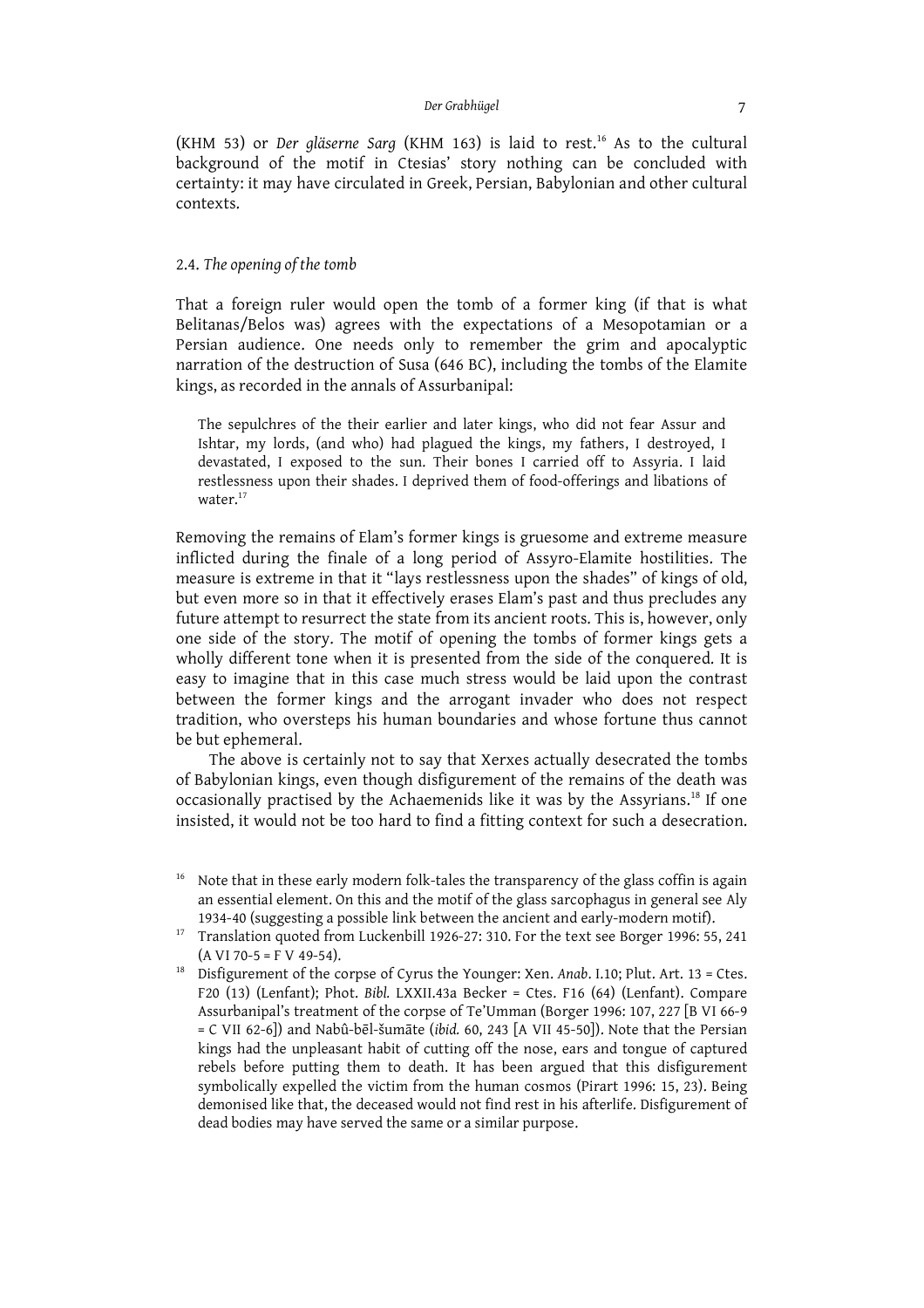On could, for example, speculate that the body of Bēl-šimânni, who rebelled against Xerxes but may already have died before the latter regained control of Babylon (see Waerzeggers 2003/04), was exhumed and disfigured by the order of the Persian king. I am disinclined to press any hypothesis of this kind, however, because we are dealing, at least in my view, with a folk-tale, i.e. a form of literature with its own logic, rules and significance. Such a story may have originated in a particular historical context or reflect a certain historical attitude, but it would be a misapprehension of its folk-tale character to trace it back and explain it from a single historical *event*.

That the motif of opening the tomb of a king of old may indeed have been part of the stream of tradition appears from an unfortunately fragmentary literary text about Adapa and Enmerkar. <sup>19</sup> The text may date to the end of the second millennium (Picchioni 1981: 104), but is preserved in later copies. In it are mentioned the opening of a tomb that lies nine cubits deep in the earth, a corpse from the oldest times, a terrible clamour in the palace (?), the destruction of the tomb's door and subsequent attempt to re-seal it with copper. The evidence is tantalizing, for we may be dealing with a story about the unadvised opening of an ancient tomb, the terror rising from it and attempts to counteract the effects of the transgression. The text is too broken to be certain, but even so it warns us against a reductive explanation of the tomb story from a single historical event.

What really matters is that the accusation of desecration of a royal tomb as such would be credible and effective for a Mesopotamian audience as it would seem to allude to known practices<sup>20</sup> and, probably, familiar folk-tales. That powerful fake accusations of this kind were actually made as a form of antipropaganda against the Persian kings is shown by the case of Cambyses and Artaxerxes and the Apis, to which I will return below (§4).

# 2.5. *The name of the deceased*

The problem with the identity of the owner of the tomb is that the tradition has preserved two alternative names, Belitanas and Belos. Only the latter is mentioned elsewhere in the surviving fragments of Ctesias' work. From this alone, it seems more likely that 'Belitanas' was changed to 'Belos' rather than the other way around. 'Belitanas' is therefore automatically the *lectio difficilior* that should, in principle, be preferred. Indeed, it can be demonstrated that 'Belos' fits the context of the story rather uneasily. In most cases where Ctesias mentions Belos, it is very clear that he is a god, i.e. Bēl-Marduk, Babylon's city-god.<sup>21</sup> The

- <sup>19</sup> Edition: Picchioni 1981: 102-9; cf. Foster 1993: 435-6. I am grateful to G. Lanfranchi for drawing my attention to this important text.
- <sup>20</sup> The practice must have been familiar, not only from the Neo-Assyrian and Neo-Babylonian past, but also from the Persian period. The Achaemenids made sure that the gruesome punishments inflicted on rebels were widely known. Though the Bīsotūn inscription does not state this explicitly, the two Babylonian rebels that rose against Darius may have been treated in the same way. Note also the image of rebels taken captive by the Persian king which occurs on various seals, including some from Babylonia.
- <sup>21</sup> F1b (8.7) (Belos = Zeus); F1b (9.4) (*idem*, temple of Belos); F1b (28.2) (vow to Belos); F1c (temple of Belos); F1pε (vow to the Great Belos); F6b (3) (oath to Belos and Molis).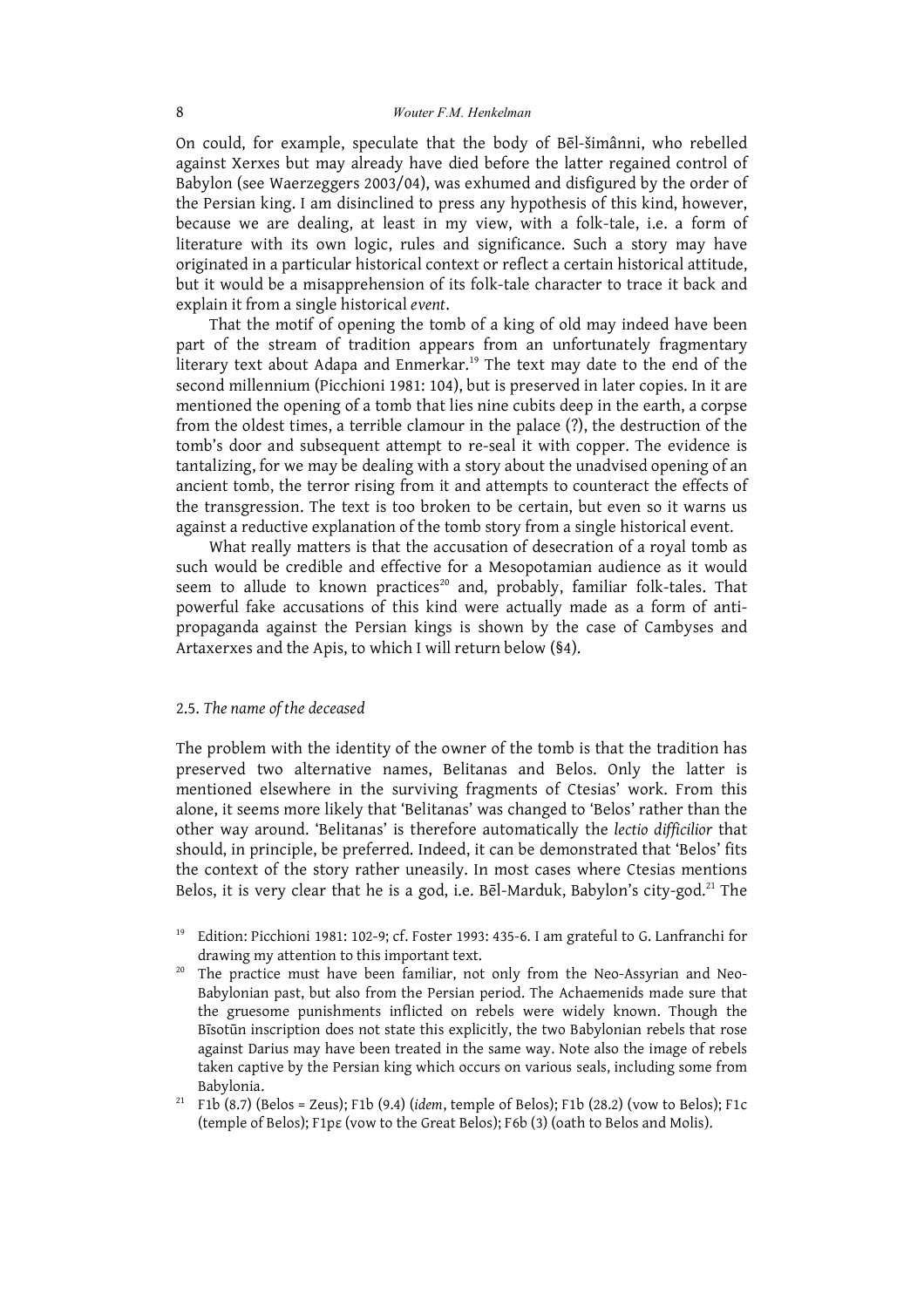only apparent exception is fragment F1a (Eusebius) where Belos is named as the father of Ninos; the same information is given by Herodotus (I.7; cf. Kuhrt 1982: 540). At first sight, the existence of a patriarch Belos would seem to fit the presence of his tomb at Babylon. It should be stressed, however, that Ctesias (or Herodotus) nowhere implies that Belos was a mortal king: he may well have been the god of Babylon who engendered the first king, Ninos. It is probably significant in this context that, though Ctesias mentions Belos as Ninos' father, he apparently did not include him in his list of Assyrian kings.<sup>22</sup> He also does not seem to have made an explicit distinction between the god and the father of Ninos. All this suggests that, for the author of the *Persika*, 'Belos' was the name of a god.

As for the passage on the tomb: there is nothing in Ctesias' work that suggests that Belos was a deified king (*vel sim.*) and that could somehow explain the existence of a funeral monument. Aelian, in his paraphrase of Ctesias, speaks of *ancient* Belos (τοῦ Βήλου τοῦ ἀρχαίου … τὸ μνῆμα), which enhances the impression that a mortal, not a god is being referred to. $^{23}$  As I see it, this sudden reference to the tomb of a mortal king named Belos comes as an unexpected and unexplained surprise amidst all the references to the god Belos. In other words, the context of the *Persika* favours the reading 'Belitanas.'

That 'Belitanas' was substituted by 'Belos' is well explicable in the light of later Greek views of Babylon and its most prominent buildings. Both Strabo (XVI.1.5) and Diodorus (XVII.112.3) mention the "tomb of Belos" (τοῦ Βήλου τάφος), by which they refer to the ziggurat Etemenanki. As Alexander is mentioned in the context of both passages, their source may well have been an Alexander biographer. <sup>24</sup> This *late* tradition apparently considered the ziggurat as the tomb of Belos and this may in turn have confused Aelian or his source, causing the substitution of the original 'Belitanas' by 'Belos.' <sup>25</sup> As Miglus has rightly stressed, it is most unlikely that Ctesias himself referred to the ziggurat as

- Belos was added as first king in the Assyrian kinglist only by later chronographers, like Castor of Rhodes, who reworked Ctesias' list (cf. Boncquet 1990: 5-7).
- <sup>23</sup> N.G. Wilson's translation (Loeb) of τοῦ Βήλου τοῦ ἀρχαίου … τὸ μνῆμα in Ael. *VH* XIII.3 as "the monument of the ancient *god* Belus" (my italics; WH) is misleading in this respect; the text does not call 'Belos' a god.
- <sup>24</sup> Perhaps Aristobulus or Cleitarchus; see Pearson 1960/1983: 181, 229-31. It may be that the Alexander biographer(s) was (were) in turn influenced by the *Sacred History* of Euhemerus who, as Garstad argues, may have been the first to present Belos as a mortal king (Garstad 2004, esp. p. 256 with fn. 72).
- <sup>25</sup> Despite the fact that this had already been noted by Marquart (1891-93: 474-5), several commentators continued to equate the tomb of 'Belos' with the ziggurat Etemenanki (e.g., König 1972: 70; Lukinovich & Morand 1991: 190) and some even took Aelian's narrative on the opening of the tomb as 'evidence' for the purported (but unproved) destruction of the Babylonian temples, notably Etemenanki, by Xerxes. See, e.g., Schmid 1995: 4 ("Hinter diese Geschichte verbirgt sich die Zerstörung des Grabmals durch Xerxes"). Lehmann-Haupt (1898: 486, *idem* 1906 and *idem* 1932b) confidently read the episode on Belitanas as an illegal intrusion in the mysteries of "Bēl-Etana" [*sic*!] by Xerxes foreboding the latter's destruction of the Bēl temple. On the supposed destruction of Babylonian temples by Xerxes see Kuhrt & Sherwin-White 1987. Note also that the Achaemenids were actually quite ready to present themselves as endorsing the official cult of Bel: his name even replaced that of Auramazdā in the copy of the Bīsotūn inscription sent to Babylon (Seidl 1999a-b)!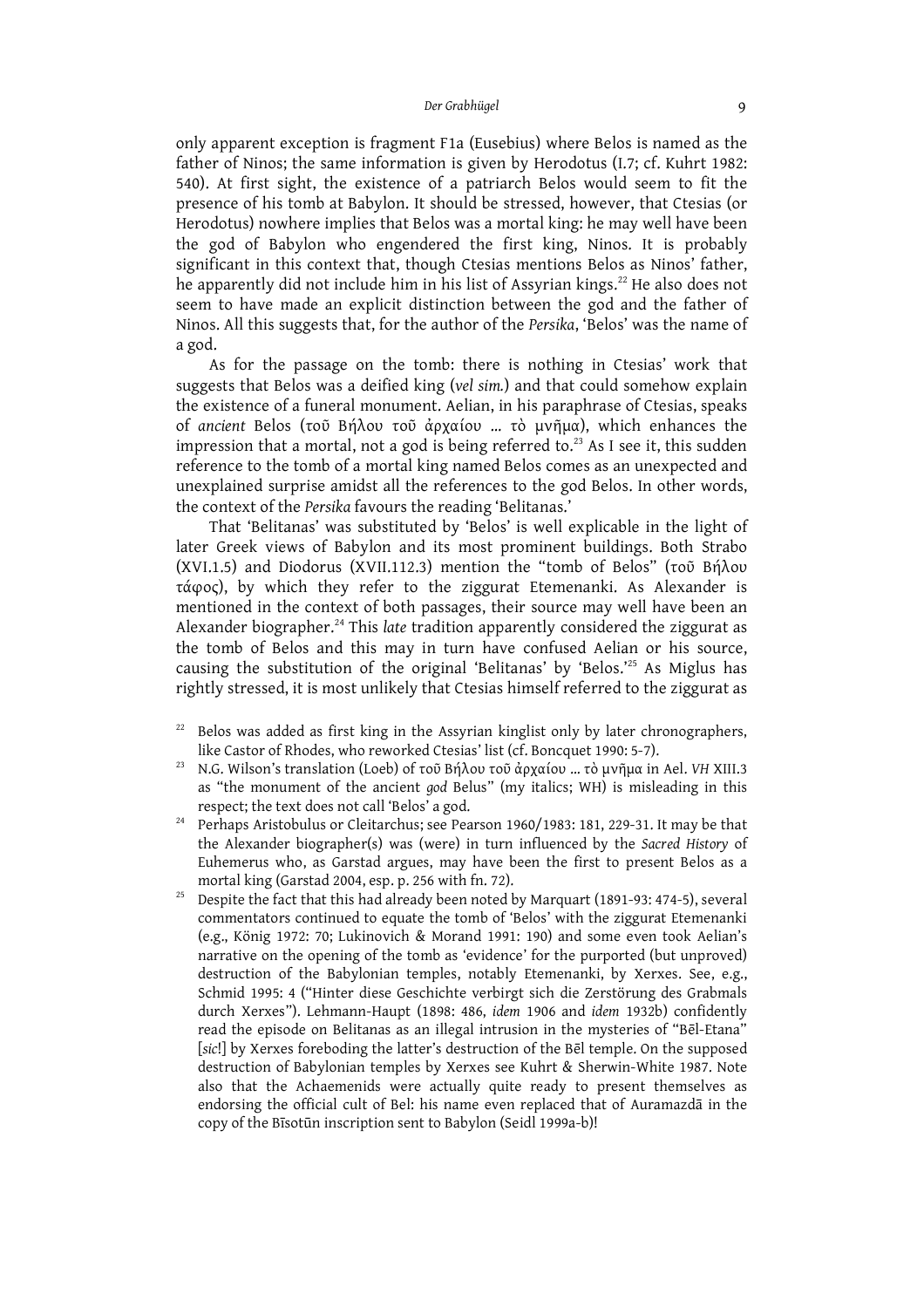the *tomb* of Belos. In the description of Babylon in the second book of his *Bibliotheca*, which is largely based on Ctesias, Diodorus exclusively refers to a *temple* of Belos (II.9.4). <sup>26</sup> The anonymous author of *De Mulieribus* likewise refers to the temple of Belos, this time explicitly citing Ctesias (*De Mul.* 1 = F1c Lenfant). We may therefore conclude that for Ctesias the temple of Belos (Esagila and Etemenanki) and the tomb of Belitanas were two different structures. $^{27}$ 

As noted above, Belitanas does not occur elsewhere in the *Persika* (but see fn. 31 below). Ctesias does, however, provide us with a clue as to Belitanas' possible identity in referring to Βήλου τοῦ ἀρχαίου … τὸ μνῆμα, "the tomb of *ancient* Belos." Though Βήλου is probably not original here, ἀρχαίου may well be (it is not an epithet expected for the god Belos). This may be taken to imply that Belitanas ('Belos') was considered as a king of old, a glorious ruler of the past or the founder of a dynasty. His name, apparently the Greek rendering of the common name Bēl-iddina, "Bēl has given", <sup>28</sup> does not occur in any kinglist (even though such documents do include legendary kings). Is it possible that the form given by Ctesias is not the original one? Without pressing the issue of the historicity of Belitanas, it may be useful to review the cases of two rulers whose names are vaguely reminiscent of 'Belitanas' and who seem to fit the right profile. My main concern here is the fact that these rulers enjoyed the status of ancient founders and figured in popular traditions. Their stories therefore demonstrate once again the folk-tale potential of the Belitanas story. As for a possible derivation of 'Belitanas' from either of their names, I think that such is certainly possible, but not essential for my line of argumentation.

The first ruler is Βελητάρας, mentioned by Agathias (II.25.4-6) as a royal gardener who gained the Assyrian throne and thus broke the line of succession of the dynasty founded by Semiramis and Ninos. His own dynasty is said to have continued until Sardanapallos, the last king. The origin of this story in its Greek form is a matter of some controversy: there are arguments pro and contra the assumption that Ctesias was its source.<sup>29</sup> That the ultimate origin of this gardener

- <sup>26</sup> See Marquart 1891-93: 474-5; cf. Miglus 1996: 301 and Lenfant 2004: lxxxviii-ix. On Diodorus' use of Ctesias in his second book see Bigwood 1978: 33; Boncquet 1987 (esp. pp. 89-90).
- $27$  The case of the tomb of 'Belos' nicely illustrates how easily our image and appreciation of Ctesias can be deformed by inaccurate paraphrases of his work. If only Photius' rendering of the story would have been available, the narrative would hardly be understandable and would not have been recognised as a potentially genuine Babylonian tradition. Had, on the other hand, Aelian been our only source, the original name 'Belitanas' would have been lost for ever and Ctesias would have been reproached for inconsistently applying the labels "tomb" and "temple" to the sanctuary of Belos… On the problems involved in ancient citations see Lenfant 1999.
- <sup>28</sup> It remains mysterious to me how Auberger reaches the conclusion "Belitanas = Bel, sans doute" (1991: 157).
- <sup>29</sup> Agathias refers to Bion and Alexander Polyhistor as the sources for this story and seems to mention Ctesias only on the length of the period in which the Assyrian empire existed. In addition, Lehmann-Haupt and others have argued that Ctesias gave an *unbroken* succession of Assyrian kings and cannot have told the story of a second founder-king (Lehmann-Haupt 1906: 1007-9; *idem* 1932a: 474; Boncquet 1990: 9-10; Lenfant 2004: 249). The available testimonies (Diod. II.21.8 = F1b (21.8) Lenfant; Eusebius *Chron*. p. 29, 10-26 Karst = F1oα Lenfant) indeed state a succession of thirty kings "from father to son," but these accounts are highly epitomised and do not put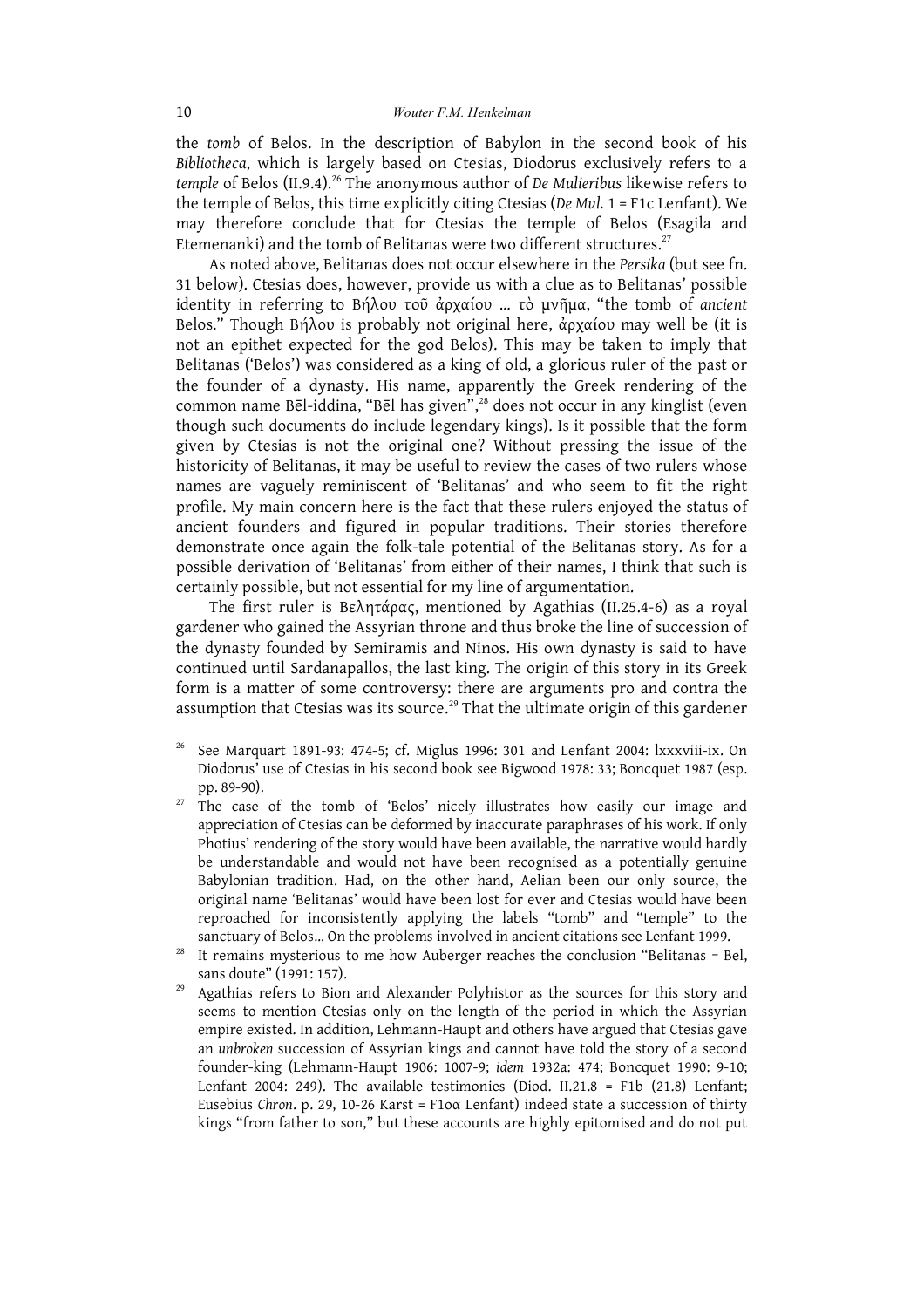story lies in Mesopotamia can scarcely be doubted, however. Gardeners rising to kingship are well attested in ancient Near Eastern traditions, especially in the context of the (re-)founding of a dynastic line.<sup>30</sup> The archetypical foundergardener would be a suitable character in a confrontation with an arrogant invader; the old suggestion that 'Belitanas' (Ctesias) is just a variant form of 'Beletaras' (Agathias < Ctesias?) may be reconsidered against this background. $^{\rm 31}$ 

As for the name Βελητάρας, the Greek form may reflect Akkadian personal names like Bēl-eṭēra or Bēl-ēṭir. <sup>32</sup> The latter was a very common name and for that reason alone makes it hazardous to relate Agathias' story to one historical individual. Nonetheless, mention should be made of one Bēl-ēṭir son of Ibâ, apparently a Chaldean leader affiliated with the Elamites, who rebelled against Assurbanipal. Interestingly, this figure became he subject of two literary propagandistic texts found in Assurbanipal's library in which he is presented, in particularly mean terms, as a boastful yet despicable person. One of these texts is presented as "the stele, which the prostitute has set up for the son of Ibâ."<sup>33</sup> Bēl-

special weight on an unbroken succession. Conversely, stories about gardeners gaining kingship are more than once part of a type of story known as *the hero who was exposed at birth*. In this tale a royal child is exposed, is sometimes rescued by animals, lives among common people, works sometimes as a gardener or a courtier, and eventually takes his rightful place on the throne (cf. Binder 1964; Lewis 1980; Henkelman 2006). Two of the oldest manifestations of this folk-tale type, stories on Sargon and Cyrus, include the gardener motif. In other words, the original Beletaras story, paraphrased and perhaps misunderstood by Agathias, may not necessarily have implied a break in the dynastic line. A third argument is that Beletaras is mentioned in all known Assyrian kinglists given by late-antique chronographers. These lists are based on the one provided by Castor of Rhodes (FGrH 250 F1, 1a and 1d; survey of the later lists in Schwartz 1895: 6-7), which in turn was an adaptation of the kinglist of Ctesias (Boncquet 1990: 5-10). The evidence is admittedly late and not extremely reliable, but still the unanimous inclusion of Beletaras should be taken into account as an indication that Ctesias' list may have included this name too. Altogether, I would hesitate to rule out the possibility that Ctesias is the original source of the gardener story that was transmitted, via Alexander Polyhistor and Bion, to Agathias (and Syncellus). Note that a certain Βελιτάρας is mentioned as a servant of Stateira in the *Persika* (Plut. *Art*. 19.1 = F29b (19.1) Lenfant), so Ctesias was at least familiar with the name.

- <sup>30</sup> See Drews 1974: 389-90 on several 'gardeners' rising to kingship (Sargon, Bēlibni/Enlil-bani, Cyrus). Compare also the case of Abdalonymus of Sidon (Curt. IV.1.15- 26; Diod. XVII.47.1-6; Plut. *Fort.Alex.* II.340c-d) on which see now Bosworth 2003: 181-6. On the gardener motif in the story of *the hero who wasexposed at birth* see fn. 29 above.
- <sup>31</sup> Marquart (1891-93: 474-5) followed by Eduard Meyer (1899: 478 fn. 1) and Schmitt (2006: 236). As Marquart rightly notes, Ctesias' story on Belitanas seems to suggest that this individual was already known to the reader and therefore must have been mentioned before in the *Persika*.
- <sup>32</sup> Bēl-eṭēra: name of the ancestor of a Babylonian family or kin group whose ancestral house faced the Gate of the Entry of Gula; cf. Fales & Postgate 1995: 95-6 no. 153; Brinkman & Nielsen 1999. G. Lanfranchi tentatively suggest (pers.comm.) that a family grave of the Bēl-eṭēra family may have been located near the aforementioned gate and if so this may have informed the gate story later reworked by Herodotus (I.187). Bēl-ēṭir: cf. Luppert-Barnard 1999 for Neo-Assyrian attestations.
- <sup>33</sup> Text: Livingstone 1989: 64-6 (nos. 29-30). Cf. Frame 1992: 17, 118, 156 n. 107, 175; Luppert-Barnard 1999: 299 (no. 17); Brinkman & Luppert-Barnard 2000 (no. 1).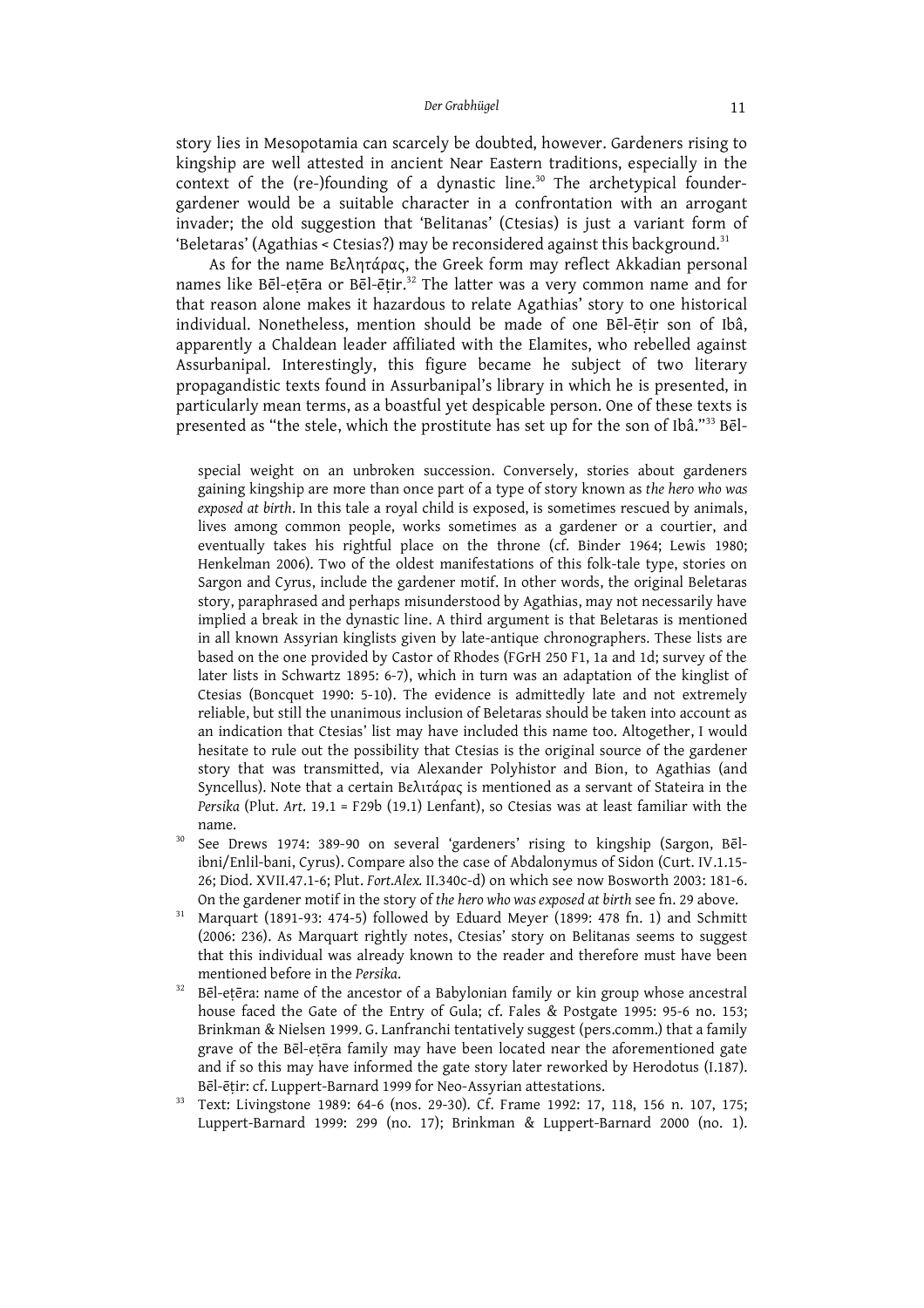ēṭir may have stirred Assyrian imagination beyond such royal propaganda; if so, it would not be strange to find deformed echo's of this figure in later Babylonian traditions. One could imagine that the notion of an anti-Assyrian rebel merged with that of the founder-gardener. Likewise, it may also have inspired the tomb story in which Belitanas (= Beletaras?) confronts another foreign ruler. This, however, is mere speculation.

The second ruler is Bēl-bāni, an Old Assyrian king (ca. 1700 BC), who is invoked in the inscriptions of the late Assyrian king Esarhaddon as his earliest royal ancestor. One text speaks of "the eternal dynasty of Bēl-bāni, who established the kingship of the land of Assyria, whose ultimate origin was Baltil [= Assur]." The same description of the remote ancestor is given in an inscription by Esarhaddon's son and successor to the Assyrian throne Assurbanipal. Two inscriptions of Šamaš-šumu-ukīn, Esarhaddon's son on the Babylonian throne, also styled himself descendant of Bēl-bāni. <sup>34</sup> One could surmise that the late Neo-Assyrian tradition on Bēl-bāni survived the destruction of the empire (cf. Lanfranchi, this volume), was developed further and adapted to new contexts. Stories on the tomb of the ancient king may have emerged in this new milieu and resulted in the story that circulated in Ctesias' days. It may be noted that the change from 'Bēl-bāni' (or for that matter 'Beletaras') to 'Belitanas' would a mild corruption compared to forms like Labynetos and Sardanapallos.

## 2.6. *The ominous nature of the story*

In Aelian's summary of the Belitanas story, the opening of the tomb and Xerxes' failure to refill it foreshadow the Persian defeat in Greece and the death of the king. <sup>35</sup> This particular realisation of the οὐκ … ἄμεινον prediction in the tomb inscription has, needless to say, an entirely Greek outlook. <sup>36</sup> Combined with the assumption that οὐκ … ἄμεινον reflects *Greek* oracular idiom (cf. §2.2 above), it would seem that the ill-omened nature of the opening of the tomb is merely a Greek addition to the story. Photius has preserved an extra detail, however: the Babylonian uprising immediately after Xerxes has left the city for Ecbatana. As has become clear by the recent study of Caroline Waerzeggers (2003/04), this uprising must be dated to 484 BC. This means that Ctesias is not only correct saying that there was an uprising against Xerxes, but also in the sequence of

Another Bēl-ēṭir, a judge in Babylon, was executed under Šamaš-šumu-ukin in 668 BC (Grayson 1975: 86, l.38)

- <sup>34</sup> On Bēl-bāni see Brinkman 1999 (with extensive references). For the inscriptions in which Bēl-bāni is said to have established kingship in Assyria see Borger 1956: 97 (rev.15-8) and *idem* 1996: 169, 255 (T V 40-1).
- <sup>35</sup> Stevenson (1997: 72-3) argues that the information that Xerxes was murdered by his son, points to Deinon, not Ctesias, as the origin of the Belos story in Ael. *VH* XIII.3. There is little doubt, however, that this story was originally told by Ctesias (cf. §1 above). Xerxes' murder may therefore have been added from another source, possibly the one that also confused the tomb of Belos and that of Belitanas (cf. Lenfant 2004: 266). On the various sources regarding Xerxes' death see Briant 1996: 581-2.

<sup>36</sup> Cf. Briant 1996: 988 on the role of Mardonius in the story (Photius).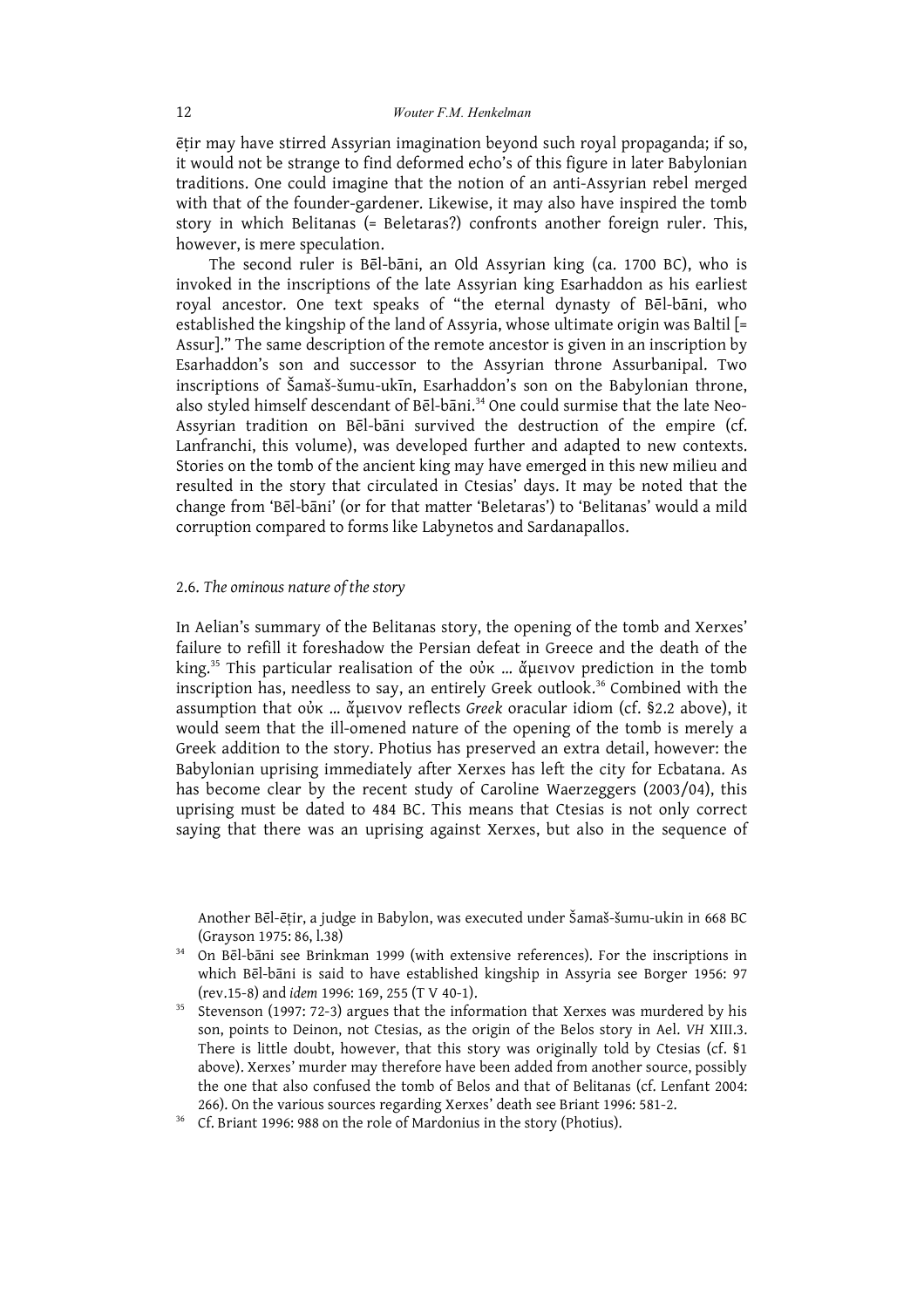events: as Waerzeggers' study has now shown, the revolt indeed took place prior to the Greek expedition.<sup>37</sup>

Is the Belitanas story explicable from the context of the Babylonian revolt? I am convinced that a straightforward affirmative answer to this question would once more fail to pay attention to the folk-tale character of the story. In any case, I do not believe that the story should let us believe that Xerxes actually opened a tomb or committed a similarly sacrilegious act that provoked the uprising. Nor do I believe that the folk-tale was purposely composed to legitimise the revolt. Not only do its various constituent elements seem to be older, but there is a sound possibility that the theme of the disastrous opening of an old tomb existed before (cf. §2.4 above) and was simply re-used and adapted to the case of Xerxes. These caveats notwithstanding, the causal relation implied in the story and Ctesias' apparent well-informed source on the revolt retain their interest.

Omens portending the doom of kings and kingdoms are hardly restricted to the Greek world. Not only were such omens studied and collected by Babylonian scholars, but they were also part of the literary tradition (especially with regard to the kings of old) and may therefore have figured prominently in popular stories. One such tradition seems to have been preserved by Ctesias in his account of the death of Cambyses. As Dominique Lenfant has argued (1996: 371- 3), the omens related in that story have parallels in various Babylonian omen series such as *Šumma izbu*. Likewise, the ill-omened opening of Belitanas' tomb may, in principle, have had a Mesopotamian background, even if the present form of the story is wholly Greek in character.

As I will try to argue below (§5), it could be that the Belitanas story at one point functioned as anti-Persian fiction and circulated in certain Babylonian circles that were dissatisfied with Persian rule. As such, there may have been a connection with the Babylonian uprising after all. Such a connection would only be secondary, however, and it would probably not have been productive anymore at the time of Ctesias. The important point is rather the causal relation implied between the ominous tomb story and disastrous events occurring during Xerxes' reign, for this relation may not be a Greek addition, but may just as well (if not more likely) point to the Mesopotamian *Sitz im Leben* of the story.

## 2.7. *A Mesopotamian story?*

Before we continue the analysis of the Belitanas story, it may be useful to summarise the observations made in the preceding sections. The element that is most clearly Mesopotamian is that of the corpse floating in oil; this element may

<sup>37</sup> Ctesias is the only classical author to have mentioned the Babylonian uprising under Xerxes. Though his report seems to have copied much of what Herodotus wrote about the uprising under Darius, I doubt whether he simply substituted 'Xerxes' for 'Darius' in his desire to outwit Herodotus (Bichler 2004a). I rather imagine that Ctesias eagerly noted down information on the uprising under Xerxes precisely because the *Histories* did not mention it; the event was very suitable for his 'alternative' history. In other words, I do not believe that the notion of Ctesias creating a pastiche of the work of his predecessor is in itself irreconcilable with the assumption that he preserved genuine traditions (regardless what their historicity may be). See also the discussion, with references, by Lenfant 2004: lxxxix-xci.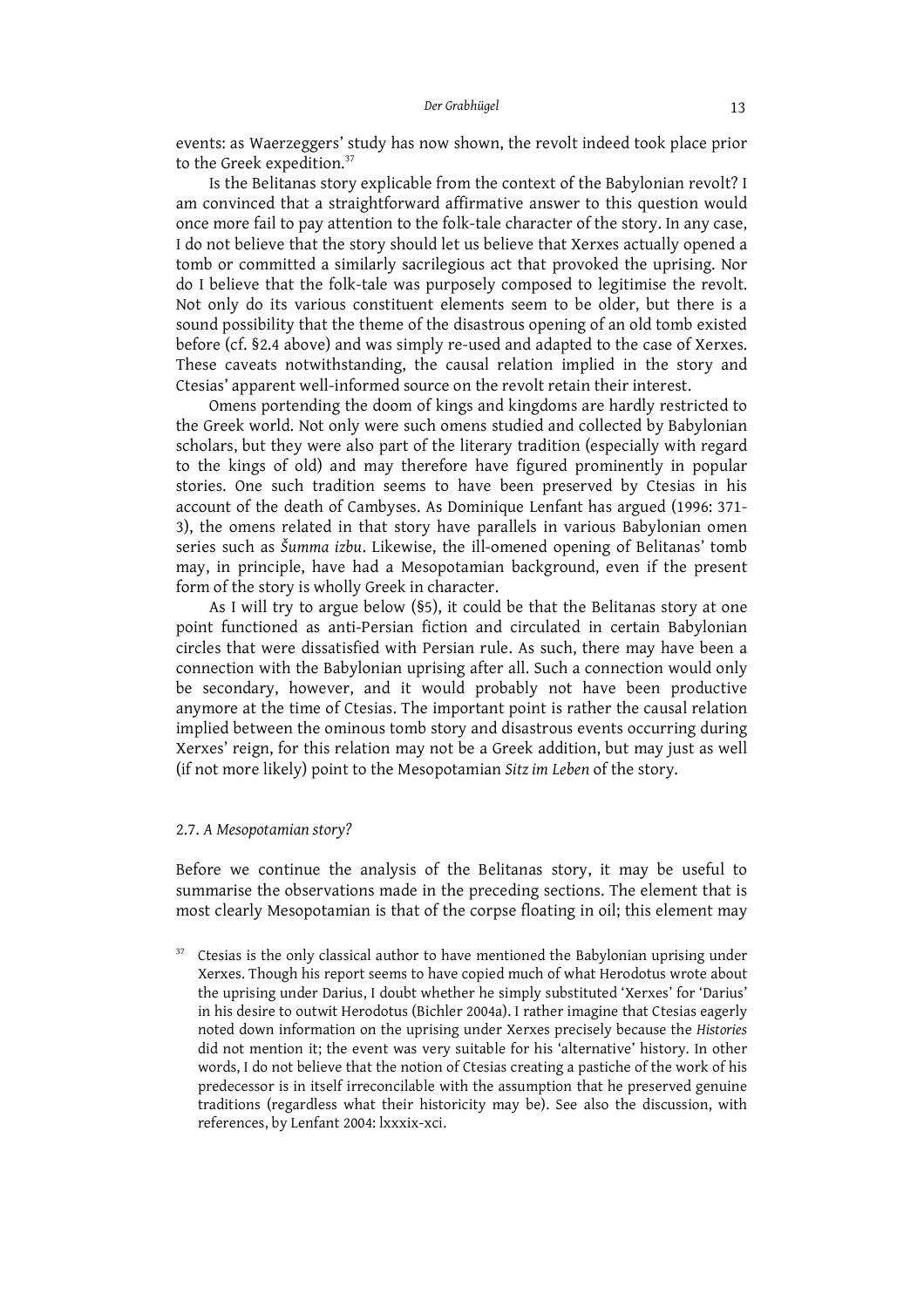have been informed by actual funerary practise, but also by popular tradition on the use of liquid substances in burials. The *glass* sarcophagus seems to be a Wandermotif; though its background cannot be established, it is logically linked to the oil motif (the incorruptible dead to be seen and admired by the living). Disturbing the rest of a deceased king by opening his tomb is in itself not very specific, but it is well attested in the ancient Near East. In addition, there is a late second millennium literary text on Adapa and Enmerkar that already seems to include the theme of the disastrous opening of an old tomb. The text on the funerary stele partly has a Greek character, but the obligation to refill the tomb with oil would not be out of place in a Mesopotamian narrative. Moreover, there appears to have been a vivid interest in the inscriptions of the kings of old; the ancient text seems to have been a topos in Mesopotamian literature. The ominous nature of the story in its present form betrays a Greek outlook, but the causal relation implied between tomb story and subsequent disaster could also fit well into a Mesopotamian context and is reminiscent of literary omens portending the doom of kings (a type of literature also informed Ctesias' account of Cambyses' last days). Finally, there are several figures in Mesopotamian tradition that answer to the profile of archetypical founder-king and whose name, for what it is worth, is at least vaguely reminiscent of 'Belitanas.'

In short, if we abstain from trying to save the historicity of the Belitanas story, but concentrate instead on the individual elements that make up the narrative without pretending that we are dealing with facts, it appears that a background in Mesopotamian popular tradition is an attractive possibility. The real test as to whether the story reflects such a tradition lies, however, in the significance of the story as a whole. In order to establish its meaning we will now proceed to examine its folk-tale background.

## 3. *Belitanas in folkloristic context*

The assumption that some of the stories recounted by Ctesias are (adapted from) original Persian and Babylonian popular traditions is admittedly problematic from a methodological point of view (cf. Bichler 2004a; *idem* 2004b: 504-5). The main obstacle in this line of research is obviously that the relevant Near Eastern popular traditions were mostly handed down orally and are therefore lost to us. The problem is grave and should not be underestimated, but it should not paralyse us altogether, nor be seen as conclusive evidence that Ctesias was inventing. <sup>38</sup> In fact, there are partial solutions. One is that that related themes and motifs can sometimes be found in other literary texts, which renders their occurrence in popular traditions accessible to Ctesias at least credible. The other solution is that of a broad comparative investigation into the function, occurrence and spread of certain folk-tale types and motifs. Such an investigation may encompass much later traditions, as these may represent a continuation of older material.

<sup>38</sup> So already Momigliano 1998 [1931]: 79, "Unsere schmalen Kenntnisse in dieser Hinsicht lassen uns schnell geneigt sein, von unserem mangelhaften Wissen auf das Nichvorhandensein dieser Quellen zu schließen."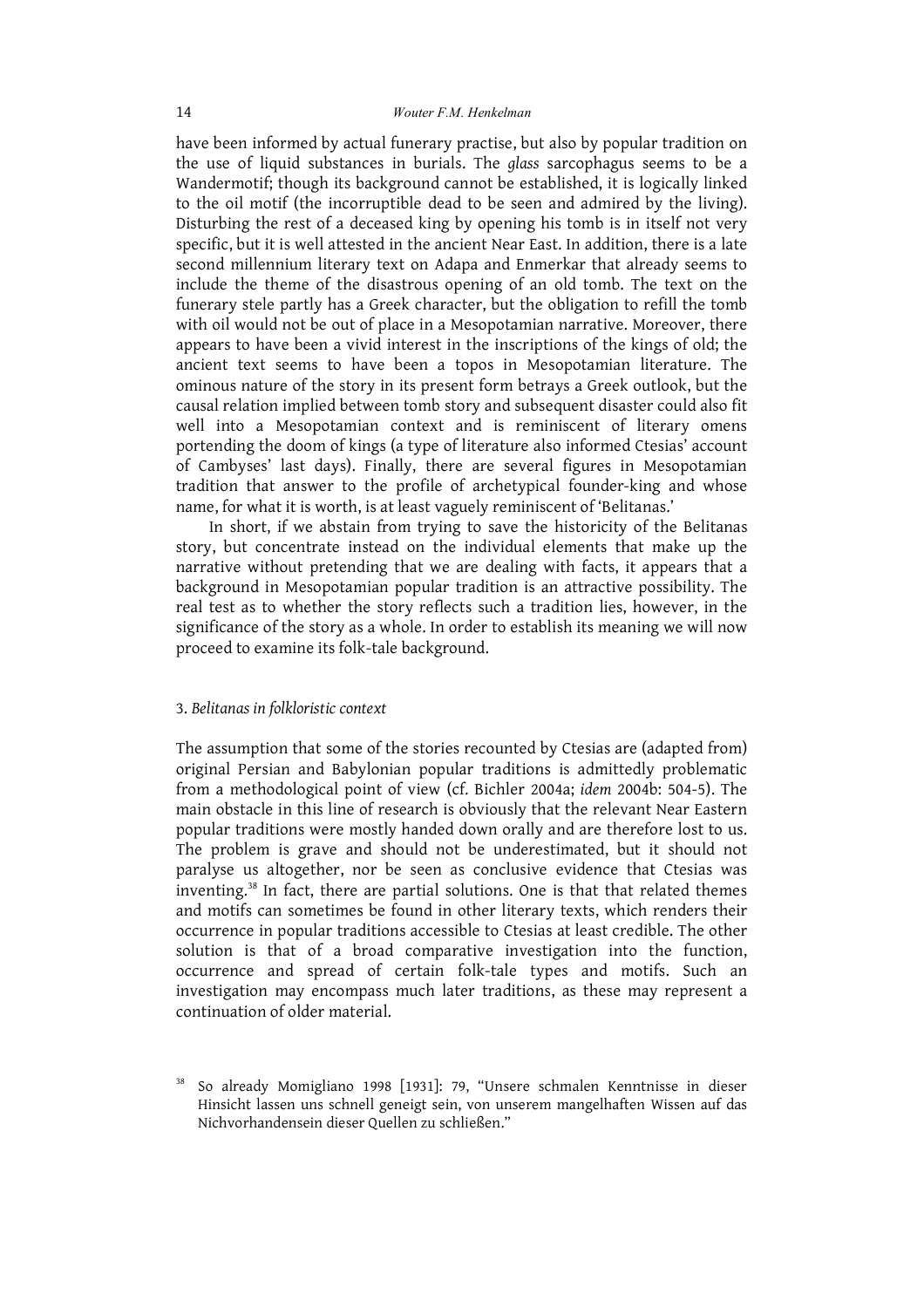A generic link with older material is not the only value of later traditions, however. It should be stressed that the vexed question of poly- or monogenesis (one or several "Urtexte") does not always have to be posed. The mere observation that a certain Ctesianic theme or motif also appears in popular traditions is as such of great interest for this type of parallel at least demonstrates the *possibility* that the author noted down a local tradition rather than inventing it. Moreover, this non-historical, comparative approach can sometimes elucidate the meaning of a story recorded in the classical sources. Needless to say, we are not dealing with an exact science here. Yet, the material that can be adduced for comparison with the Belitanas story seems relevant and should not be ignored.

## 3.1 *Der Grabhügel*

In 1847 a pastor named Philipp Hoffmeister published a Märchen that he had recorded in Schmalkalden (then in Hessen, now in Thüringen) under the title *Das Märchen vom dummen Teufel.* Three years later Wilhelm Grimm reworked the story and included it in the sixth edition of the *Kinder- und Hausmärchen* under the more evocative and mystifying title *Der Grabhügel* (KHM 195; cf. fn. 6 above). The Märchen type represented by the Hessian story has ever since been known by that name. As for the reliability of Hoffmeister's first record of *Der Grabhügel*: a second version, also from Hessen, was published in 1925. This version differs in some minor details, but basically has the same narrative structure. <sup>39</sup> The existence of the 1925 version shows that Hoffmeister did not invent or extensively rework the story or part thereof – as would not have been uncommon in those days –, but recorded more or less faithfully an oral tradition that existed in Hessen in the nineteenth and early twentieth century. *Der Grabhügel* (in the Grimmian version) may be summarised as follows:

A rich farmer feels sudden remorse for having cared for nothing but his own wealth. When his poor neighbour comes and asks to lend him four measures of corn, the farmer instead gives him eight measures for free, on the condition that the poor man shall watch over the farmer's grave for three nights. Not long after, the farmer dies; the poor man goes into the churchyard at night and sits on his burial mound until dawn. Nothing happens during the first and the second night. On the evening of the third night, however, a soldier arrives at the churchyard and offers to join the poor man in his watch on the farmer's grave. At midnight the devil appears and attempts to scare off the two guardians, saying that the man in the grave belongs to him. The soldier makes it clear that the devil will not have it his way, but he accepts the devils offer of gold, provided that the latter will fill his entire boot with it. As the devil disappears to collect the gold, the soldier cuts the sole from his left boot and puts it over a hole in the ground near the grave. The devil vainly tries to fill the boot three times. At that moment morning breaks and the evil one flees off under loud shrieks. The soul of the farmer is saved.

The two Hessian stories are not the only examples of the folk-tale type *Der Grabhügel*. One Serbo-Croatian and two Swedish stories have the same narrative

<sup>&</sup>lt;sup>39</sup> For the text (with comments) see Merkelbach 1964: 228-32.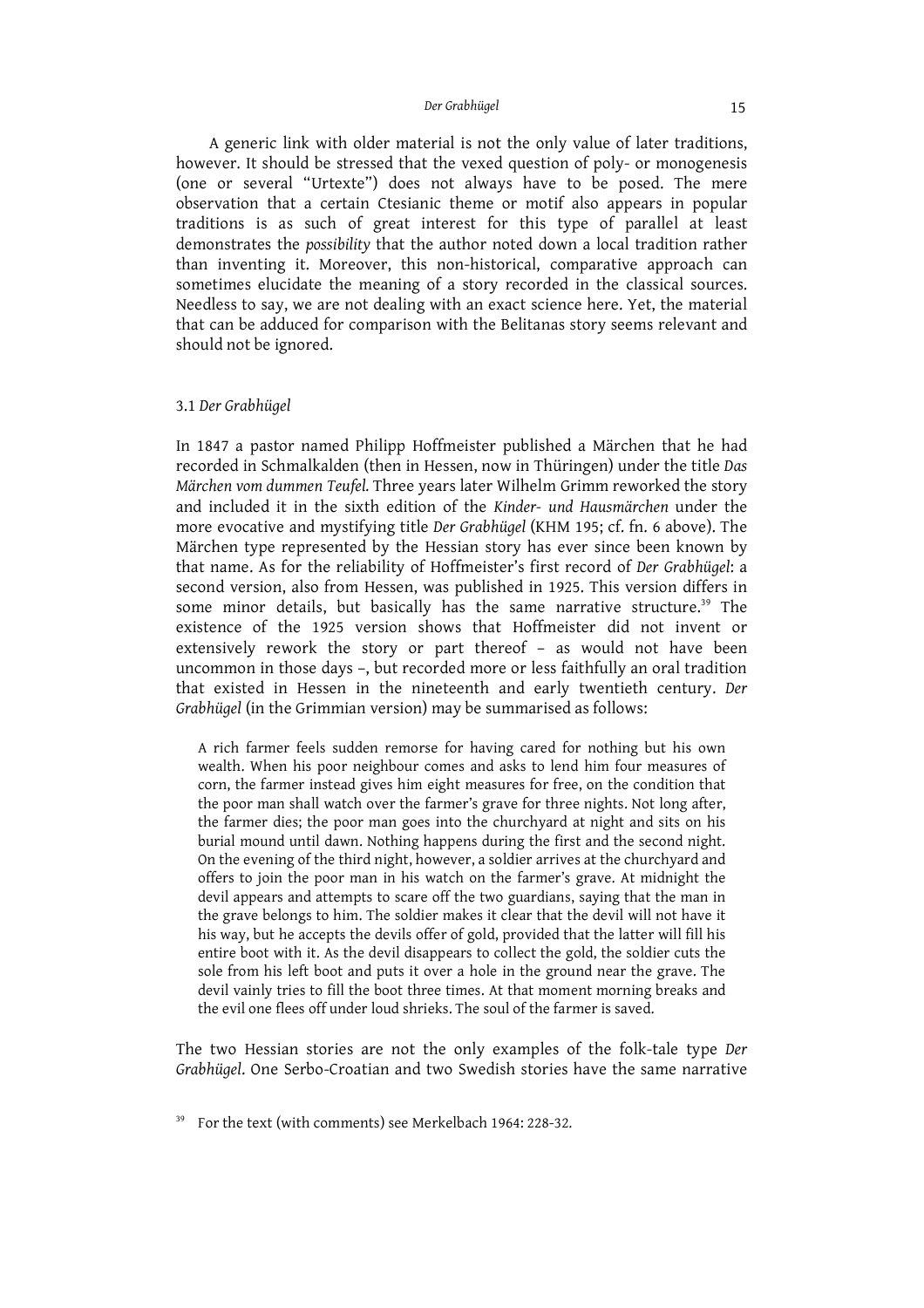pattern and main motifs. <sup>40</sup> In all its manifestations, *Der Grabhügel* is easily recognisable as a contamination of two originally distinct folk-tale types, both listed in *The Types of the Folktale* by Aarne and Thompson (1964 [AaTh]). <sup>41</sup> The first, AaTh 815, *The deceased rich man and the devils in the church*, is a curious story about the devil's intend to flay the corpse of a deceased rich man and take the skin; the poor man guarding his grave during three nights manages to prevent this. <sup>42</sup> The other folk-tale type, AaTh 1130, *Counting out Pay*, tells about a man who sells his soul to the devil, but outwits the latter by demanding that the evil one first fills a bottomless case, a boot without sole, or a hat with a hole (etc.) with gold or money. Not being able to satisfy this demand, the devil does not get the soul promised to him. $^{\rm 43}$  Stories of this type are already attested in the 16 $^{\rm th}$  century. $^{\rm 44}$ 

AaTh 1130 has been related by several scholars to the Danaid motif (daughters of Danaos filling leaking vessels in the Netherworld); Wolf Aly actually considered this motif as a link between *Der Grabhügel* (AaTh 815+1130) and the

- See Merkelbach (1964: 116-8, 225), who concludes (on rather feeble grounds such as the rationality of the German versions) that the folk-tale type must have originated in Germany and spread from there to Sweden and Croatia. Merkelbach also argues that other *Grabhügel* stories from Germany (Eifel), Austria (Steiermark), Ireland, Spain, and colonial Puertorico, are directly dependent of the printed tradition of the *Kinder- und Hausmärchen* (*ibid.* 232-56). In the case of the Spanish manifestations, notably the Castilian version published by Espinosa (1923: 155; 1946-47: I 159-60, II 344-5), independence from the Grimmian version may be considered, however.
- Merkelbach's 1964 dissertation offers an elaborate survey and analysis of the two folktale types and their combination in *Der Grabhügel*. Cf. Bolte & Polívka 1918: 420; Lixfeld 1990; Uther 1996: IV 359-61.
- <sup>42</sup> Cf. Bolte & Polívka 1918: 420; Mackensen 1940; Aarne & Thompson 1964: 276; Merkelbach 1964: 21-128 (esp. p.124); Brednich 1990. A version of AaTh 815 was recorded (but never published) by Jacob Grimm in 1813 (cf. Denecke 1971). The period of three nights (after which the soul is considered saved) is obviously inspired by the death of Christ and his resurrection on the morning of the third day. After the threenight period the soul of the deceased is safe.
- <sup>43</sup> Cf. Bolte & Polívka 1918: 420; Aly 1930-33; Mackensen 1940; Aarne & Thompson 1964: 361; Merkelbach 1964: 129-222; Uther 1981; Lixfeld 1990. The following definition is given by Lixfeld: "Im Schwank AaTh 1130 befreit sich ein Mensch durch List aus einem Vertrag, den er zumeist mit dem Teufel, seltener mit anderen dämonischen Gestalten, um den Preis seiner Seele geschlossen hat. Auf geheiß des Menschen versucht der Jenseitige vergeblich, einen Stiefel ohne Sohle, einen durchlöcherten Hut, Sack, grundlosen Kästen oder sonstige Behälter mit Gold oder Geld zu füllen. Das bodenlose Gefäß ist gelegentlich über eine Grube im Erdboden, sehr viel häufiger aber in den hochgelegen Teilen des Hauses, auf dem Dach, dem Schornstein, über dem Tennenboden angebracht, was zu Folge hat daß der dumme Teufel seinem überlegenen Vertragspartner eine Unmenge Geldes in das Gefäß schüttet, bevor er geprellt das Weite sucht."
- <sup>44</sup> AaTh 1130 occurs in a comic tale ("Der pawer mit dem podenlosen sack," 1563) and a lost *Meisterlied* ("Der podenlos pfaffensack," 1548) by Hans Sacks. For the text of the comic tale cf. Goetze *et al*. 1893-1913: 532-5. The folk-tale is also alluded to in Theobald Hock's *Schönes Blumenfeld* (1601), possibly on the basis of an older legend on St. Benedict. Cf. Aly 1930-33: 373; Mackensen 1940; Merkelbach 1964: 215-8; Lixfeld 1990: 70.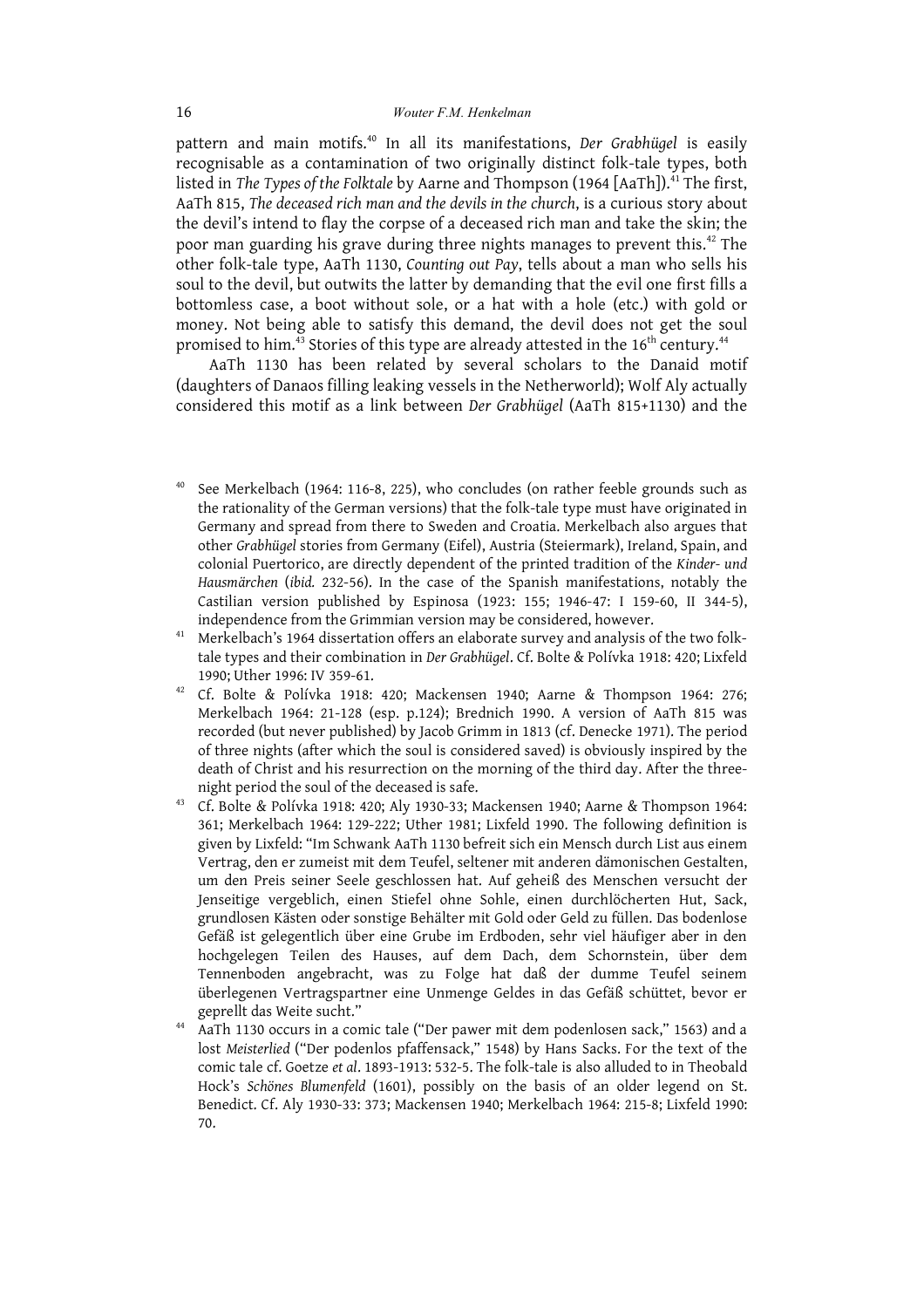story of Belitanas' tomb. <sup>45</sup> The function of the Danaid motif in classical literature is wholly different, however, from what we find in the other two traditions: whereas Xerxes and the devil in *Der Grabhügel* are tricked, the Danaids are simply punished. The parallel concerns the *motif* of an impossible task only, not the *theme* or folk-tale type of saving one's soul by cleverly outwitting the opponent by imposing that impossible task. Thus, Aly may have been right that AaTh 1130, *Der Grabhügel* and the story on Belitanas are somehow related, but I do not believe that the Danaid motif is of direct relevance here.

It may be noted that folk-tales in which the devil or an ogre is cheated of the soul or life promised to him by imposing an impossible task (counting the stars, making a rope of sand, etc.) are legion and occur not only in Europe, but also in India. <sup>46</sup> It is within this wider context that a connection between the Belitanas story and AaTh 1130/*Der Grabhügel* may be sought. It may be that we are dealing with a continuous tradition that links Mesopotamia to early modern Europe and that, probably by chance, is not recorded in any known Greek or Roman tale. That assumption may seem far-fetched, but it is in fact not uncommon that traditions from the ancient Near East re-appear in the West in the mediaeval or early modern periods. Such is the case with the Babylonian story of *Etana* that recurs, with preserved narrative structure (introductory fable + flight on eagle's back) and a remarkable amount of detail in Finnish and Lappish folk-tales. Another startling case is that of the Sumerian *Tale of the Fox* and its welldiscernable echo in the medieval *Reynard* cycle. A third example is the Medieval image of Babylon surrounded by snakes (in commentaries on *Daniel*), which finds its origin in Babylonian *kudurru* imagery and in ancient Near Eastern iconography at large. <sup>47</sup> The two folk-tales (or folk-tale complexes) are not attested in the preserved corpus of classical literature; similarly the iconographic motif is not known from Greco-Roman art.

Apart from the theme of the trick with the impossible (AaTh 1130), *Der Grabhügel* and the story on Belitanas' tomb have another common element. As we have seen, *Der Grabhügel* actually consists of two combined stories, the first of which deals with the devil's attempts to steal the skin of the deceased (AaTh 815). In the case of Belitanas, the reason for opening the tomb is not explicated. Xerxes' motives may have been equally malignant, however, and some sort of desecration of the corpse would not be a strange element in a Babylonian or Persian story (cf. §2.4 above). There is no guardian to prevent the desecration, but this role is played by the funerary stele that assigns the impossible task of filling the tomb to Xerxes. Seen as such, *Der Grabhügel* and the story on Belitanas, have a similar structure. At the same time, the combination of AaTh 1130 with

<sup>45</sup> Aly (1921: 56; *idem* 1930-33 [suggesting a common Aegean background of the Danaid motif and the Belitanas story]). Danaid motif: Merkelbach 1964: 218-222; Uther 1981; Hansen 2002: 69-75.

<sup>46</sup> See AaTh 1170-1199 (*A Man Sells his Soul to the Devil. Saves it through deceit, usually by imposing an impossibletask on the devil*).

<sup>47</sup> *Etana*: Haavio 1955; Levin 1966; Haul 2000: 75-87; Henkelman 2006: 839-43. *Reynard*: Vanstiphout 1988. Babylon surrounded by snakes: Bord & Skubiszweski 2000 (suggesting transmission *via* Spain).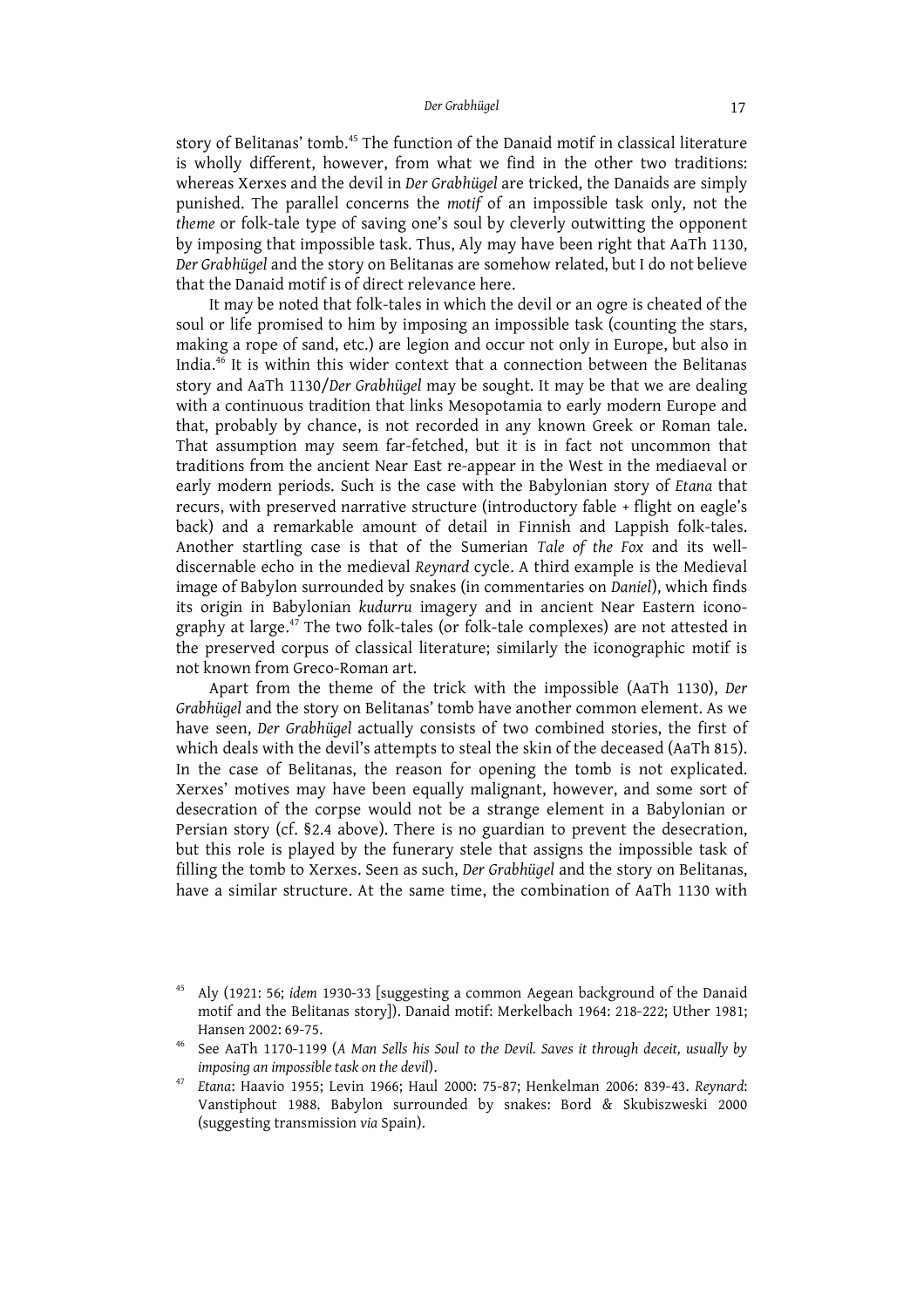the intended desecration of a tomb is in itself very logical, so we should probably not press this point too far. 48

As for *Counting out Pay* (AaTh 1130) itself, there is a chance that its European manifestations are indirectly related to the tale of Belitanas, but in the absence of identifiable intermediates we can only guess that there may have been a network of stories connecting the two. Given this situation, the parallel cannot be used as a historical argument in the analysis of the Belitanas story. From a non-historical, comparative perspective there still are insights to be gained, however, for the similarity of theme and motifs in *Der Grabhügel* yields an interpretative model that may be applied to 'Belitanas' to see if the latter story works as a folk-tale that makes sense in its ancient context.

The basic notion underlying AaTh 1130 is that evil may be brutal, but is not very smart. The devil comes to disturb the rest of the deceased, but the bond between the living and the dead cannot be overcome and his malignant scheme backfires on the evil one. By not adhering to the very basic principle of respect for the dead, the devil truly exposes himself as an outsider who has no place in the human cosmos. It is this exposed demonic nature that is the real reason why the devil's power cannot hold sway over good people who keep their proper place in the divine order. All this fits the story of Belitanas' tomb. Whatever Xerxes' precise intentions may have been, they probably were malignant and in any case his action is disrespectful. By opening the tomb of an ancient king, Xerxes opposes himself not only to the deceased, but also to his living successors (the Babylonians). He therefore effectively places himself outside the normal order of human society, his action effectively reveals the demonic nature of a foreign ruler who does neither understand nor respect what is sacred to the Babylonians. At the same time, he is outwitted by the very past he disrespects for his evil intentions are not pared with caution or intelligence. Having failed to refill the tomb, Xerxes is taken by fear because he suddenly sees that the tomb is a mere forebode of worse to come. The loud shrieks uttered by the fleeing devil are not only an acknowledgement of temporal loss, but also foreshadow his final defeat. Likewise, Xerxes' fear announces disaster: a causal relation with the Babylonian revolt is implied in the story.

## 3.2. *Belshazzar, Hormozd, Roderic and Qin Shi Huang*

There is a second series of folk-tales that may be compared to the Belitanas story. These do not contain AaTh 1130, but do include the motif of an inscription portending the perpetrator's doom. Alexander Krappe, who collected the stories (1928), surmised that we might well be dealing with a continuous tradition that spread from Mesopotamia, via Arabian and Persian traditions, westwards to the Emirate of Córdoba and eastwards to China.

Similarly, the fact that in many stories of the type AaTh 1130 (including the known manifestations of *Der Grabhügel*) the bottomless vessel (mostly a boot without sole) is placed over a pitch close to the dead man's tomb is better explained as a spontaneous and logical elaboration rather than as an echo of the filling of the tomb itself as in the case of Belitanas.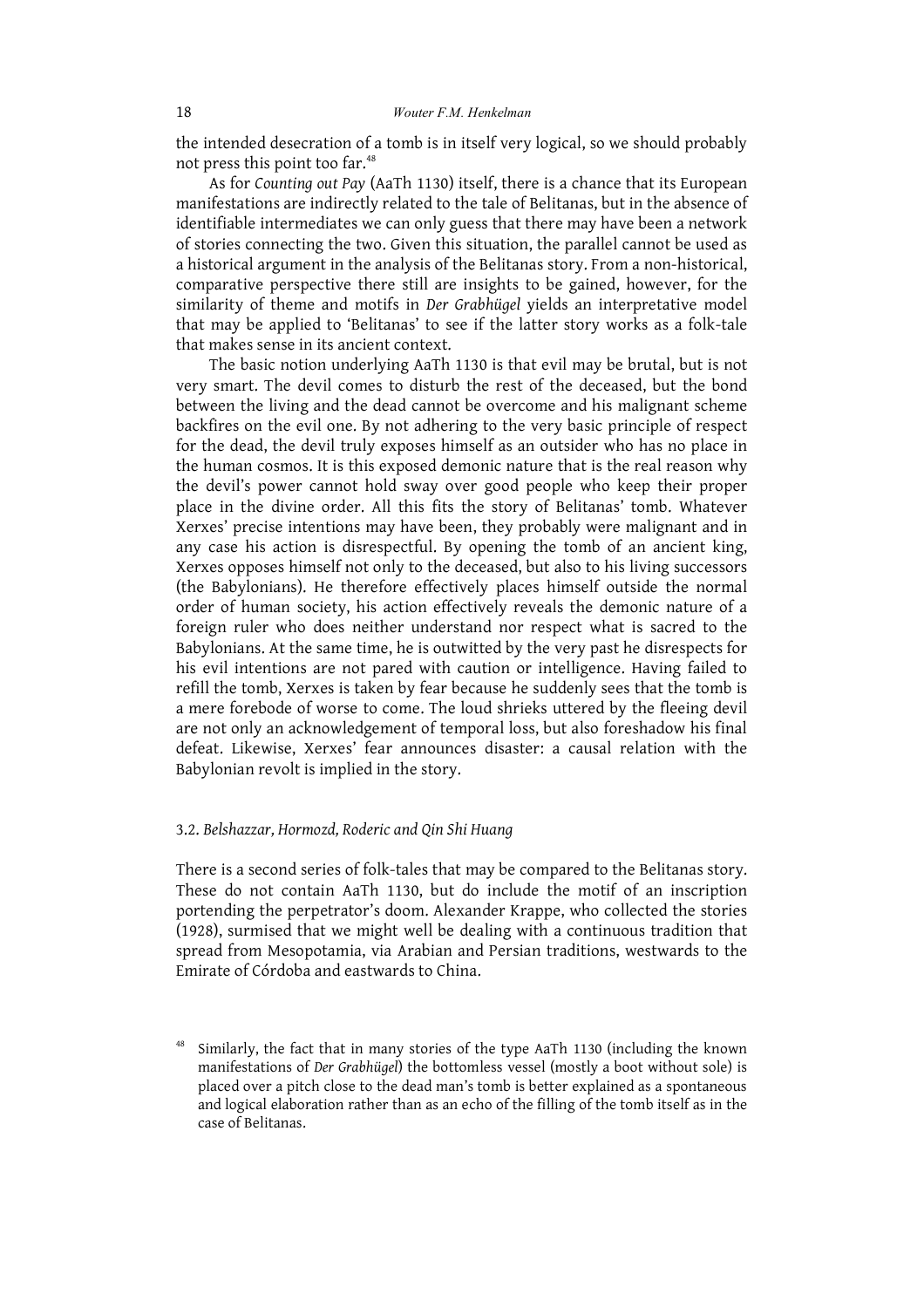Krappe's survey starts with the profanation of the temple vessels by Belshazzar at his feast in Babylon, the inscription appearing on the palace wall predicting the end of his kingdom and the ruler's subsequent death that very same night (*Dan*. 5). As in the story of Belitanas, the theme is not desecration as such, but desecration as a test exposing the true nature of the actor. What is absent in the Belshazzar story is a clear contrast between the voice of the dead and the blind arrogance of the ruler committing the sacrilege. This element, though, is present in the other tales of the same group. Hormozd IV (reigned 579- 90) finds, according to Ferdowsī's *Šāh-nāma*, a little sealed black box in his treasury with a text written by his father and predicting his terrible end. Likewise, an Arabian legend, which exists in several versions, accounts that the last Visigoth king of Spain, Roderic, ignored the warnings of all his advisers and opened "the closed house of Toledo," which all his predecessors had respected and left sealed. In it he finds an inscription predicting the immanent Arabian conquest of his country. 49

The most provocative parallel to the Belitanas story is a Chinese (!) folktale concerning emperor Qin Shi Huang (260-210 BC) and the tomb of Confucius. I quote this charming story *in extenso* from the German translation by Wilhelm: 50

Als einst der böse Kaiser Tsin Schï Huang alle andere Staaten unterjocht hatte und das ganze Reich durchzog, da kam er auch nach der Heimat des Konfuzius. Da kam er an sein Grab. Er wollte es öffnen lassen und sehen, was darin sei. Alle seine Beamten rieten ihm ab, aber er hörte nicht auf sie. So wurde denn ein Gang hineingegraben, und man traf in der Hauptkammer auf den Sarg. Das Holz schien nicht ganz neu zu sein. Wenn man daran klopfte, so klang es wie Erz. Links vom Sarg war eine Tür, die führte in ein inneres Gemach. Darin stand ein Bett, ein Tisch mit Büchern und Kleidern, alles wie für einen lebenden Menschen gehalten. Tschi Schï Huang setzte sich auf das Bett und Blickte auf den Boden. Da standen zwei Schuhe aus roter Seide, die an der Spitze ein gesticktes Wolkenmuster trugen. Sie waren neu und rein und ohne Staub. An der Wand stand ein Bambustab. Zum Scherze zog der Kaiser die Schuhe an, nahm den Stab und ging zum Grabe hinaus. Da erschien plötzlich eine Tafel, darauf standen folgende Verse: *Tsin Schï Huang hat sechs Reich' überrant* | *Öffnet mein Grab und mein Bett er fand,* | *Stiehlt meine Schuh', nimmt den Stock in die Hand:* | *Komt er nach Schakiu – sein Ende er fand*. Tsin Schï erschrak sehr und ließ das Grab wieder schließen. Als er aber nack Schakiu kam, da traf ihn eine hitzige Krankheit, an der er starb.

As in the case of Xerxes, Belshazzar, Hormozd IV, and Roderic, Qin Shi Huang has enjoyed a rather bad press in popular tradition and is credited, among other

- <sup>49</sup> Krappe cites the version recounted in the work of Ibn Ḥabīb (ca. 796-853) and in the *Book of Itineraries and Kingdoms* by Ibn Khurradādhbig (ca. 820-911). For more versions, including later Spanish traditions, see Basset 1898. See also Menéndez Pidal 1958: xliiixlvii). Apparently, the scholar Pedro Salazar y de Mendoza already compared this legend to the story told by Aelian on the tomb of 'Belos' in 1622 (*ibid.* xliv fn. 1).
- <sup>50</sup> Cf. Wilhelm 1927: 59-60. As Krappe surmises (1928: 85), the story may have reached China via Sassanian or Arabian merchants. Unfortunately, Wilhelm's edition does not state when the story was first recorded in Chinese. The preface to the *Chinesische Volksmärchen* stresses though that the selected folk-tales are mostly taken from the oral tradition (Wilhelm 1927: 1).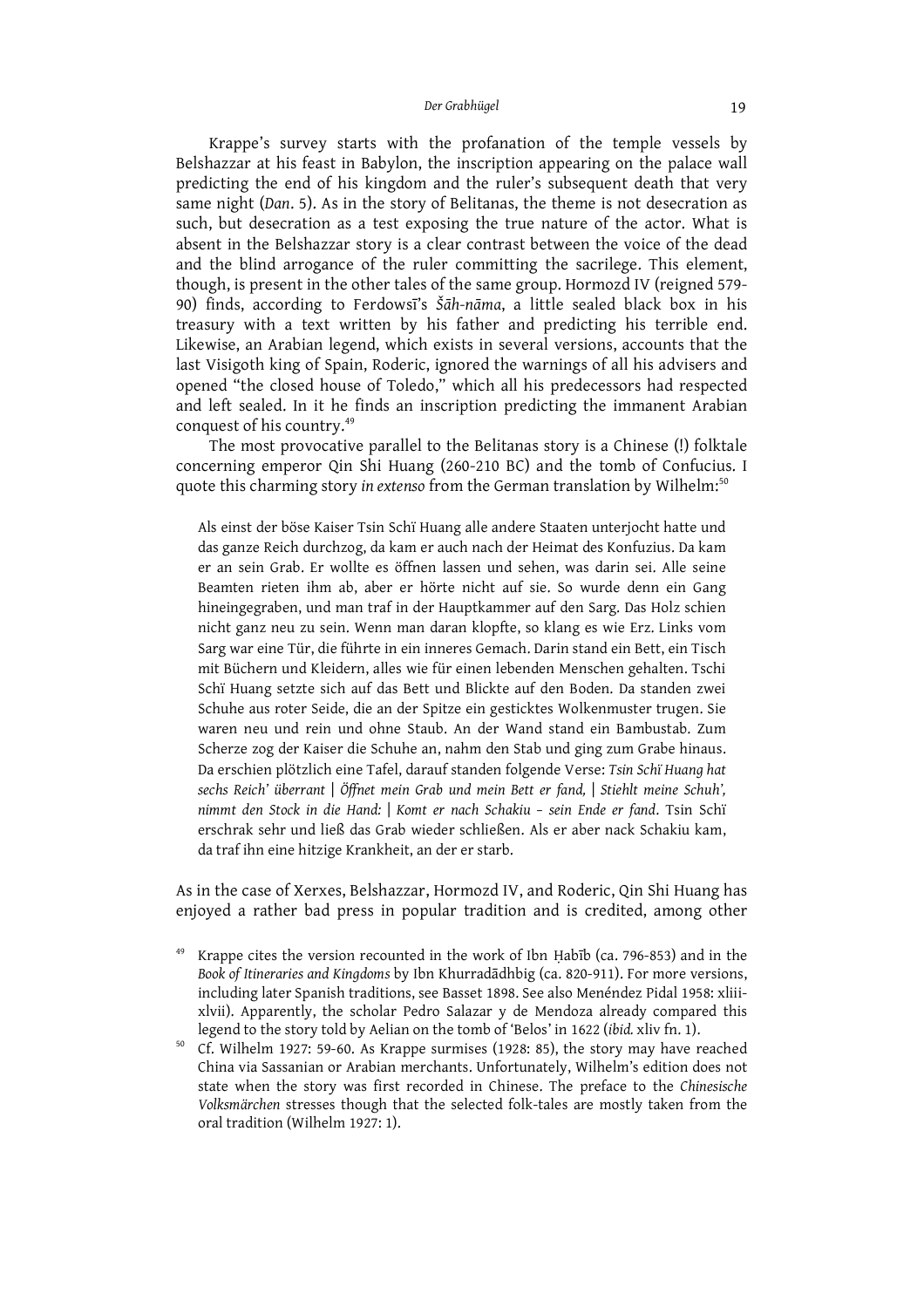misdemeanors, with the massive burning of Confucian literature. It is no great surprise, then, to find him as negative actor in the above story, which shares a number of elements with the story of Belitanas. Again we find the contrast between the voice of the dead and the arrogant ruler. The motif of the desecration of the grave is included as is the tomb with magical features. In both cases the 'living' qualities of the deceased are underlined: whereas Belitanas' corpse is preserved in oil in a fantastic glass sarcophagus, Confucius seems to be alive in his cosy subterranean retreat. These dead are "safe in their alabaster chambers,"<sup>51</sup> they have preserved their living glory and incorruptibility and therefore present a counter-image of the intruder whose doom they predict. The Chinese emperor is not really tricked, like Xerxes, but the text he finds does underline the all-knowing and all-seeing superiority of Confucius and adds and ironic twist to the story. Qin Shi Huang is struck with terror: the evil action of disturbing the grave planned by the evil, yet not very wise ruler immediately backfires on him.

As stated above, Krappe believed in a distant historical connection between 'Belitanas' and the story of Qin Shi Huang. Assessing such a claim will not be attempted here, if only because the present author is not competent to do so. It may be clear, however, that the Chinese and other stories do once again underline that the sequence of motifs and narrative structure present in 'Belitanas' make perfect sense as a folk-tale.

## 3.3. *Xerxes and Belitanas: a folk-tale*

Regardless of the question of historic links between the various traditions mentioned in the preceding sections, it has been shown that the story on the tomb of Belitanas would work very well as a folk-tale. Though definitive proof is simply impossible with material as slippery as popular traditions, I think that the comparative approach does yield a viable interpretation of the story. This still leaves the question unanswered *why* such a negative tale would have been told about Xerxes. To answer this question of historical context, we may briefly turn our attention to Egypt and the purported misbehaviour of Cambyses II and Artaxerxes III *vis-à-vis* the cult of the Apis.

## 4. *Siding with Seth*

Herodotus famously records how Cambyses killed the young Apis bull by stabbing the animal with his dagger (III.27-29). The action marked the start of the king's insanity and the first step towards his death in Syrian Ecbatana as a result from a self-inflicted wound in his thigh, the same place were he had stabbed the Apis. Nowadays, the historicity of the story is generally doubted, not only for the lack of Egyptian evidence but also because it is at variance with what we know about

<sup>51</sup> "Safe in their Alabaster Chambers | Untouched by Morning | And untouched by Noon | Lie the meek members of the Resurrection | Rafter of Satin | and Roof of Stone!" (E. Dickinson).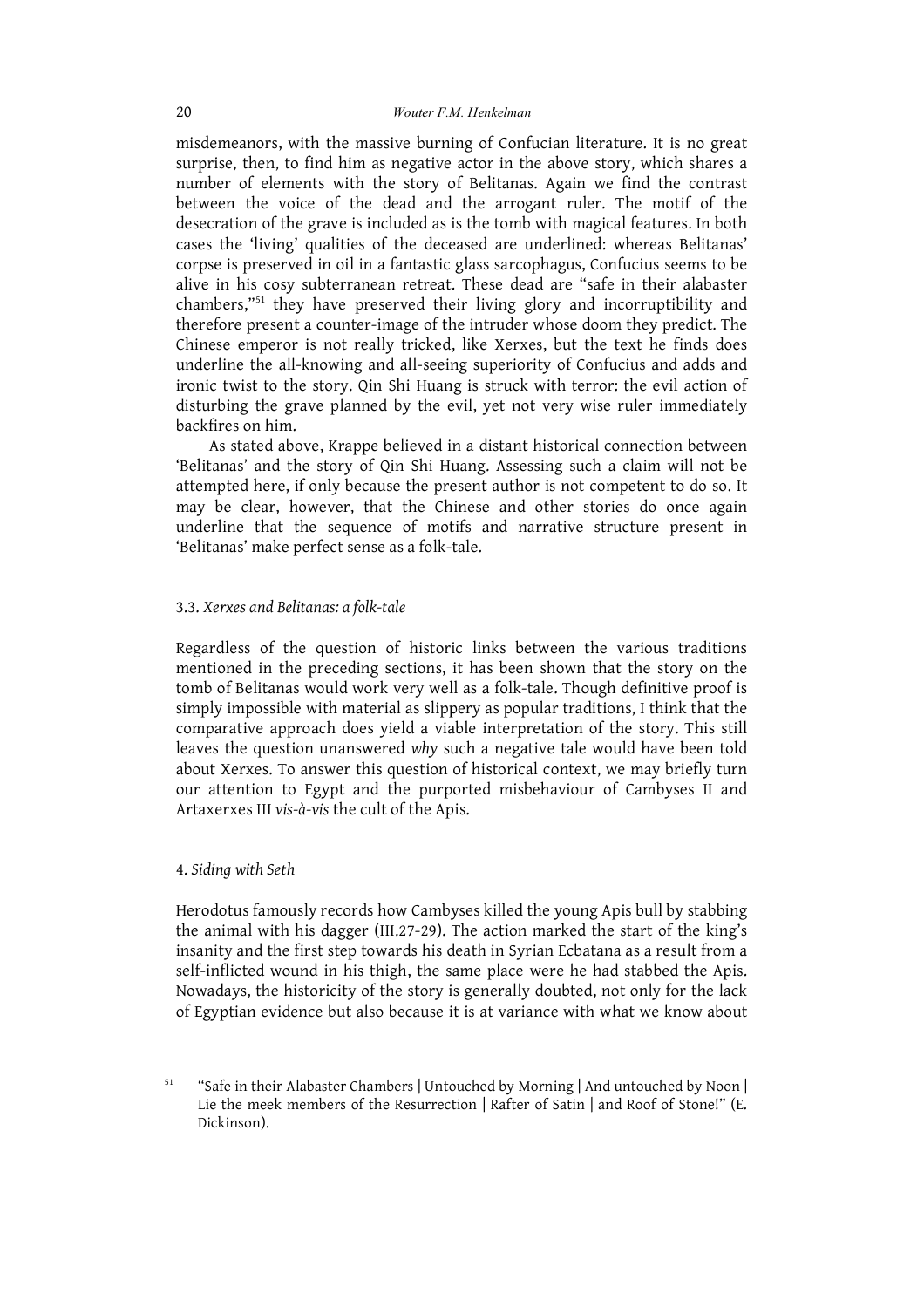Cambyses' Egyptian policy.<sup>52</sup> The historical Cambyses is not our concern here, however. As for the reasons *why* the malignant story was told about Cambyses, we may tentatively assume that the (occasional) plundering of Egyptian sanctuaries by the Persian victors and the limitations on temple income that Cambyses seems to have introduced may have played a role. <sup>53</sup> But why the Apis, why would this particular story be introduced (or adapted and re-introduced) to portray Cambyses as an evildoer? The answer may be found in the story of another Apis murder, this time purportedly committed by Artaxerxes III after the reconquest of Egypt in 343/42 BC.

The second Apis story is preserved in the works of Aelian and apparently derives, perhaps via Apion's *Aigyptiaka*, from Deinon's *Persika*. <sup>54</sup> The amount of additional detail precludes the assumption that Deinon simply copied Herodotus' story; rather, he must have used independent sources.

Aelian refers to the Apis story several times. According to the main passage, the Egyptian followers of the cult of Serapis hate the Ass. Artaxerxes III, knowing about this, purposely slew the Apis and deified the Ass in order to offend the Egyptians as much as possible (*NA* X.28). Elsewhere, we read that the Egyptian called Artaxerxes "the Ass," and thus provoked Artaxerxes' anger and his "sacrifice of Apis to an ass god" (*VH* 4.8). Citations from lost parts of Aelian's work add the detail that the Persian had his cooks prepare the dead Apis for a meal.<sup>55</sup> Like Cambyses, Artaxerxes paid a terrible price for his sacrilege, for he was murdered by the Egyptian eunuch Bagoas, his body was cut to pieces and fed to the cats and his thigh bones were used as knife handles (*VH* VI.6). 56

It is of course no coincidence that both Persian conquerors of Egypt were credited with the murder of the Apis. The tradition could instantly be re-used to demonise any new invader. That a real and intentional demonisation is at stake here is very clear from the claim that Artaxerxes III worshipped an Ass god and even sacrificed the Apis to this god. This information is not only essential to Deinon's version, but provides the key to the correct understanding of the Herodotean story as well. For Egyptians, the (wild) ass is associated with Seth,

- <sup>52</sup> See discussion and references in Briant 1996: 66-72, 915-6; *idem* 1997: 49-50; Cruz-Uribe 2003, esp. 43-4.
- <sup>53</sup> But see now Agut-Labordère 2005 (with references), who argues against the traditional interpretation of the Demotic text known as the *Decree of Cambyses*.
- <sup>54</sup> Apion is mentioned in *NA* X.29, following the main paragraph on the Apis murder (*NA* X.28). As Aelian often gives series of testimonies from the same author, both paragraphs may well derive from Apion, whose work seems to have been used extensively by Aelian. For the ascription of the original story to Deinon compare Plut. *De Isid.* 31.636c. See also Henkelman [forthcoming], with references.
- <sup>55</sup> The preserved text of Aelian's *Varia Historia* is partially an epitome. Citations from the original text are found in Stobaeus and *Suidas Lexikon*; these fragments are now available in a new Teubner edition by Domingo-Forasté (1994). Fragments relating to the sacrileges committed by Artaxerxes III in Egypt are: fr. 38a-b ([Art.] kills the sacred ram of Mendes; deportation of Egyptians); fr. 39a-b ([Art.] desecrates cultstatues and rites); fr. 40a-b(-c-d) ([Art.] has the Apis prepared for dinner; his associate kicks the dead bull and gets gangrene); fr.41 ([Art.?] falls to the ground entering the hall/court).
- <sup>56</sup> On the Egyptian background of this tradition see Schwartz 1969: 68-70, 74-5; Stricker 1967: 39-42; *idem* 1971: 22-3.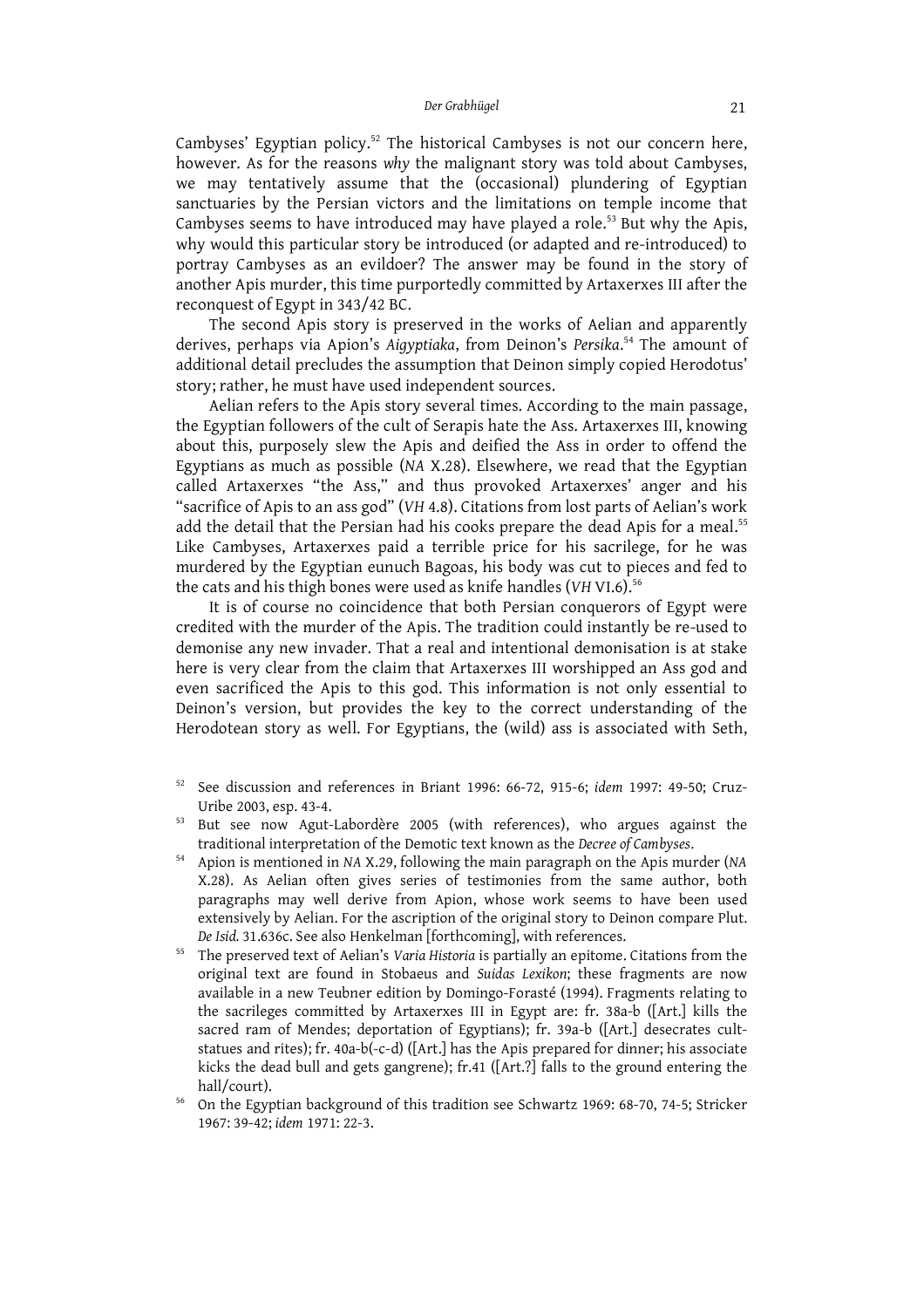who was sometimes depicted as such and who was considered, from the late period onwards, as the evil god *par excellence*. Apis, on the other hand, is strongly connected and partially identified with Osiris, who was murdered and cut to pieces by his brother Seth. In other words, 'killing the Apis' or 'venerating an assgod' puts the accused in the position of Seth, of demonic anti-religion. It contrasts the invader with the divine order and its human defender, the Pharaoh who is intimately associated with Osiris and the cult of Apis. As such, the Apis story serves perfectly as anti-Persian propaganda.

Incidentally, the accusation of Seth-worship was probably not new, but may have its roots in earlier popular traditions from the late New Kingdom. One literary text from that period portrays Hyksos rulers, introduced as "intruders" (Goedicke 1983: 31), as refusing to worship any god but Seth. <sup>57</sup> In other words, the story told about Cambyses and Artaxerxes probably existed before. <sup>58</sup> This once again confronts us with the fact that pinpointing stories like these as direct reflections of a specific historical event runs the risk of missing a large part of their significance as older folk-tale traditions.

Aelian also records a story "from the Egyptian priests" that the Apis cult was instituted by a king whose name is not preserved in the manuscripts, but may be reconstructed as [Menes]. Menes was the legendary first Pharaoh of unified Egypt (*NA* XI.10). Though this particular passage may not derive from Deinon, it does show that the Egyptians thought of the Apis cult as a linked to the very basis of kingship and civilisation. The original Egyptian stories on Cambyses, Artaxerxes and the murder of the Apis may well have included a topical contrast between the founder and the invader. 59

It is hard to assess whether the Apis story is a real folk-tale. It may have been built upon an existing story, but it also seems to have been heavily informed by the Osiris myth, which may point to a partial background in priestly circles. Be that as it may, there are a number of interesting functional parallels with the story of Belitanas. Both stories can be seen as a test that demasks the invader as a veritable outsider whose reign will be disrespectful of local custom and whose behaviour has demonic traits. By contrast, the ancient national rulers are presented as morally or intellectually superior. The good founder-king Menes is the opposite of Cambyses and Artaxerxes, whereas Belitanas (probably also a

- As appears from the late 13<sup>th</sup> century papyrus Sallier I (I owe the reference to Amélie Kuhrt). In it, the Seth worship of the Hyksos king in the Delta is recounted in some detail and sharply juxtaposed to the Amon worship of the Egyptian ruler of the Southern City (Thebes). The text is a tale about an impossible task imposed by the Hyksos king on the southern city-ruler; only the first half of the story is preserved. For the text, with translation and commentary, see Maspero 1879: 195-216 (stressing, on pp. 197-8 its character as "conte historique, analogue aux contes qu'Hérodote entendit") and Goedicke 1983 (pointing out the unholy nature of the rites for Seth); for a recent translation see E.F. Wente in Simpson 2003: 69-71, 547-8.
- <sup>58</sup> Cruz-Uribe (2003: 44-5) suggests that a story on pharaoh Bocchoris' attempt to kill the sacred Mnevis bull may have informed the Apis story on Cambyses. Though the Bocchoris story is only known from Aelian (*NA* XI.11) and focuses on the embarrassment the failed attempt caused for the pharaoh, it does indeed open the possibility that the killing of sacred animals was a *topos* in stories about evil kings.
- <sup>59</sup> Cf. the contrast between native Egyptian and Hyksos ruler in papyrus Sallier I (on which fn. 56 above).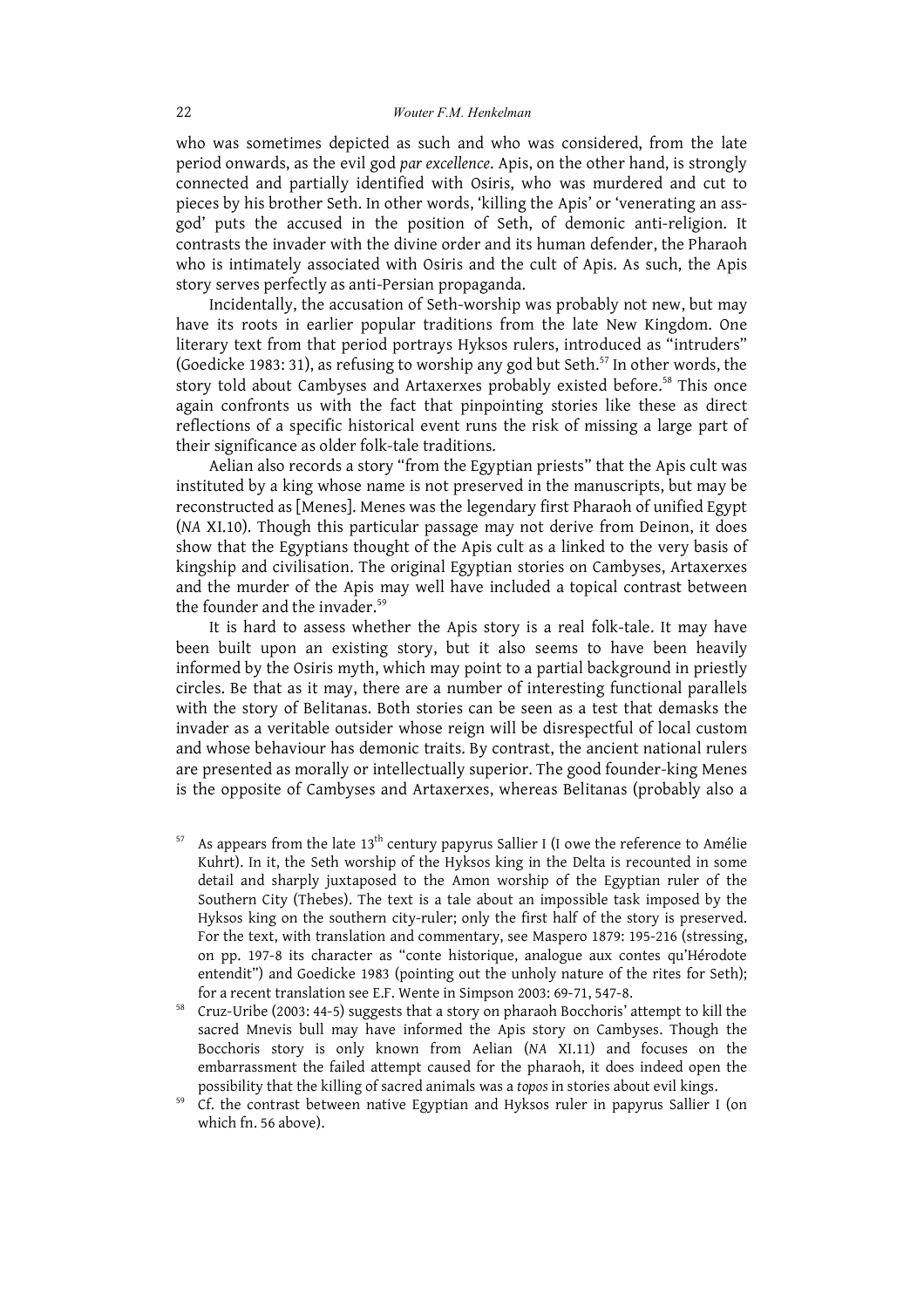founder-king) outwits Xerxes even from his grave. The stories also include a promise of revenge: the invader will not remain unpunished. Cambyses' action provokes his self-inflicted death, Artaxerxes is killed by the *Egyptian* eunuch Bagoas and Xerxes is confronted with an uprising in Babylon and will be murdered in his bed.

Against the above background, it is hardly a surprise that 'mad' Cambyses too was accused of opening the tomb of a former king. According to Herodotus (III.16), the king gave orders to remove the mummy of Amasis from his tomb, to desecrate it and to burn it. This story – for it probably is not much more than that - underlines the popularity of the motif in traditions on invader kings. $^{60}$ 

# 5. *Conclusion: Xerxes (and Darius) in Babylon*

One of the most effective claims in ancient propaganda is that the adversary behaved improperly, particularly in cultic affairs. Famous cases include Cyrus *vs*. Nabonidus and Darius *vs*. Bardiya. The latter example is of particular interest, because the oral traditions that existed parallelly to the Bīsotūn inscription and that portray Bardiya as an evildoer with demonic qualities, are partially built on older folk-tale traditions.<sup>61</sup> The effect of this particular type of anti-propaganda should not be underestimated: there is hardly anything as attractive and convincing as an accusation that seems to confirm familiar patterns and themes. At the same time the term 'propaganda' should be qualified, for stories like the one on Bardiya are like mercury in the hands of rulers. They will not easily betray their folk-tale character and continue to live their own lives once they spread outside the circles that revitalised and adapted them for political reasons. I think the Apis stories on Cambyses and Artaxerxes essentially operate in the same way: they may, at some point, have resonated a certain political background, but the key to understanding them remains their *longue durée* existence as folk-tales.

As I have tried to argue above, the story on the tomb of Belitanas makes sense as a folk-tale (§3) and seems, Greek additions and deformations notwithstanding, to be at home in a Mesopotamian milieu (§2). That the story, which probably existed before, at one point came to be told about *Xerxes* is explicable from evidence that has recently become available. Though I see no reason at all to revive the old idea of Xerxes' general anti-Babylonian policy, there are certainly groups that were negatively affected by changes introduced by this king in the wake of the revolt in the second year of his reign (484 BC). The punitive measures that must have been taken afterwards to restore Persian authority may explain the phenomenon known as 'the end of archives,' which occurred in 484. According to Caroline Waerzeggers, the people whose archives ended and who may be taken to have been affected by the reprisals were the urban elites connected to the great temple institutions in northern Babylonia. The reprisals were selective in that some archives did not end after 484,

Cf. Cruz-Uribe 2003: 37-9 (with references) on the Amasis story.

<sup>&</sup>lt;sup>61</sup> See Krappe 1933; Bickerman & Tadmor 1978.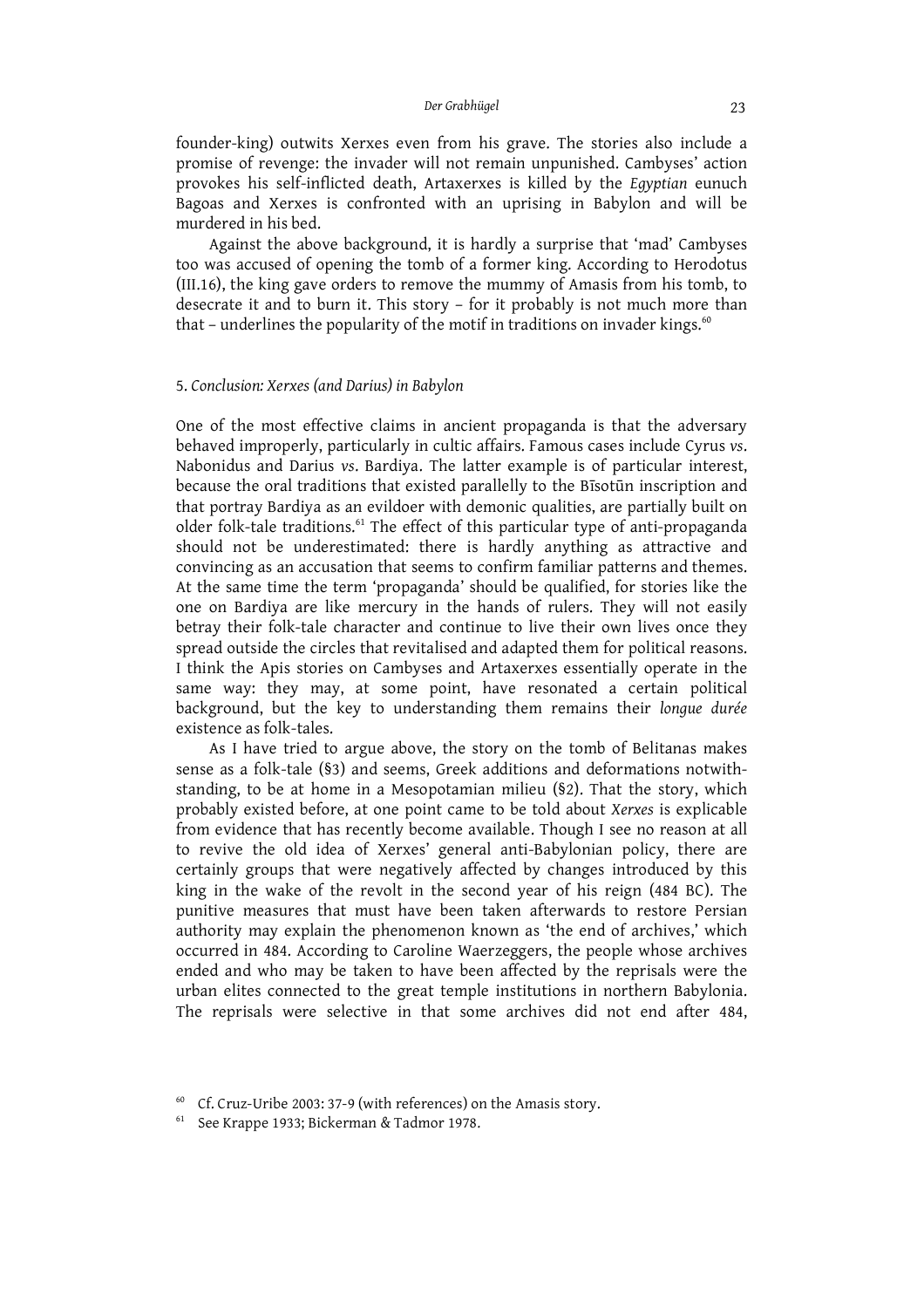especially in southern Babylonia were the rebellion apparently had not found wide support. 62

If the Belitanas story, like the Apis story, had, in the form in which it has come down to us, a special political relevance, it must have been in the period of the Babylonian uprising and its aftermath. This is in fact what is implied by the mention of the uprising by Ctesias. Obviously, a story juxtaposing an ancient king to a disrespectful invader who does not honour the great Babylonian past would certainly seem to be at home among the traditional urban elites. This does not mean that the story was purposely crafted, but rather that an existing folk-tale came to be told about Xerxes as a post-eventful legitimating of the revolt. When Ctesias recorded the story, almost a century after the revolt, it had, naturally, lost most of its propagandistic flavour. That it still circulated proves, in my view, its strength as a folk-tale and the need to consider it as such.

At the beginning of this paper, I have pointed out that Herodotus' story on Darius and the tomb of Nitocris is sometimes assumed to have been the muster on the basis of which Ctesias constructed the Belitanas story. I have no doubt that Ctesias indeed enjoyed telling a related, yet different story in which the actor was Xerxes, not Darius. In addition, there is no denial that the Cnidian copied certain elements from Herodotus (οὐκ … ἄμεινον). At the same time I firmly believe that the Belitanas story is not largely an artificial reworking based on the *Histories*. Rather, the analysis of its individual components, several of which are absent from Herodotus' story, as well as the comparison with other folk-tale traditions brings me to the conclusion that Ctesias has preserved a fuller version that is closer to the same original Babylonian folk-tale that may also have served as inspiration for Herodotus' Nitocris story. The latter still preserves the basic scheme of evildoer outwitted by a ruler of old while disturbing her tomb. It the motif of a funerary inscription mentioning precious materials contained in the tomb, a motif that echoes Levantine inscriptions and may have been a topos in West-Asiatic popular traditions. <sup>63</sup> But the story also shows signs of *extensive*

- <sup>62</sup> Cf. Waerzeggers 2003/04: 161, "It is *exactly* the fact that the break is *not* general that lends the phenomenon its most poignant political flavour in my opinion. (…) the break only affects the archives of the traditional Babylonian aristocracy from the north of the country, the most likely supporters of the rebels." Additional evidence is adduced by Kessler (2004), who discusses the abrupt changes among North-Babylonian elites at Uruk during the reign of Xerxes.
- The inscription on the sarcophagus of Ešmunazzar II of Sidon speaks of funerary gifts; according to the deceased king there are none: "Whoever you are, be you ruler or be you commoner, let none such open up this resting place or seek anything in it, for they did not lay anything in it; and let none such lift up the box in which I lie or carry me away from this resting-place to another resting-place! Even if men speak to you, do not listen to their talk" (Gibson 1982: 105-14). The text also contains an elaborate curse formula directed at anyone who might open the tomb. Very similar is inscription 1B ( $8^{\rm th}$ -7<sup>th</sup> century BC) from the Silwān necropolis near Jerusalem: "Dies ist [das Grab des ..]yāhû, des Haushofmeisters. [Hi]er ist kein Silber und kein Gold, [n]ur [seine Gebeine] und die Gebeine seiner Dienerin mit ihm. Verflucht sei der Mensch, der dies öffnet" (Renz 1995: 264-5; I owe the references to the Levantine inscriptions to A. Kuhrt and G. Lanfranchi). If there existed, as these inscriptions indicate, a topos in funerary literature concerning the absence of precious goods, it would only be a small step to a popular tale in which the inscription tricks the perpetrator into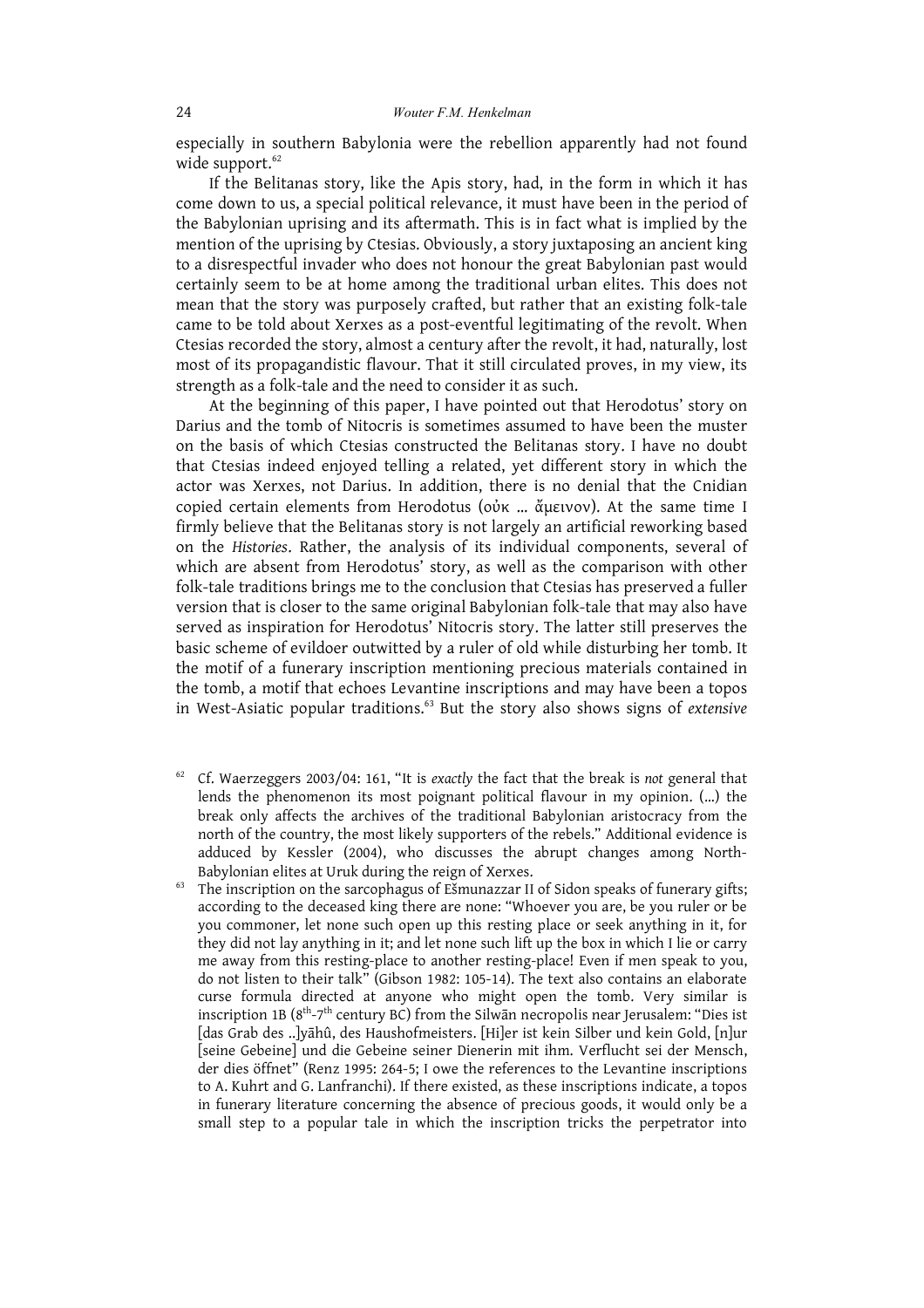reworking. As Dillery has shown (1992), there is a fundamental inconsistency in Herodotus' report: Darius at first does not want to pass through the gate because of the presence of a corpse and then actually proceeds to open the tomb. Another spurious element is 'Nitocris,' a mere duplicate of the Egyptian queen of that name (Hdt. II.100). <sup>64</sup> Finally, the intention of the story as told by Herodotus is clearly to underline Darius' greed, in line with the historian's characterisation of the king as κάπηλος (III.89).

It may be that Herodotus reversed the central motif of the story he heard in order to impose this outlook to the story. Note that the adjective used for Darius, ἄπληστος, ("insatiable," lit. "not to be filled"), presumably worked as an allusion to the motif of the leaking vessel for a Greek audience. Plato already used the expression ἄπληστος πίθος, a saying explained by Zenobius both as a description of a glutton or greedy person and as a reference to the leaking vessels carried by the Danaids (see Hansen 2002: 71-2). It seems therefore at least possible that ἄπληστος is a residue of an older (Greek) version in which money or gold had to be filled into, rather than taken out of the tomb (cf. the modern manifestations of AaTh 1130).

Like his son, Darius had to deal with Babylonian uprisings, so there is a historical context in which the story could have had special relevance. Subsequently, the story may have been adapted and applied to Xerxes, not by Ctesias but by the Babylonians. Such a development would be paralleled by the tradition on the killing of the Apis, which was told about Cambyses and later about Artaxerxes. All this is only explicable if one acknowledges the folk-tale character of the stories. Caution is warranted, however, for the case of Nitocris' tomb is in fact far too obscure to allow for any safe conclusion.

That brings us back to Belitanas once more. Ctesias may have had neither the vision nor the historical scrutiny of Herodotus, but in his eagerness to present new and different accounts he has preserved a number of genuine traditions. Perhaps the most telling and amazing example is that of the *Indika*, clearly reflecting a *Persian* outlook on a half-mythical country. It would be a misunderstanding of the nature of this material to reconstruct a historical core from it. It should be remembered that the important point is not the existence or non-existence of Ctesias' unicorn, nor its possible origin in rumours about the Indian rhinoceros: the only thing that matters is that the unicorn was part of Persian imagination and that we have to thank Ctesias for preserving this colourful and precious piece of evidence. <sup>65</sup> The same is true for stories like the one discussed in this study. Comparative analysis can show that they are historical, but mainly in the sense that they are informed by genuine Babylonian and Persian popular traditions. Thus, by staring into Belitanas' tomb, we get a glimpse of Ctesias' own form of historical objectivity: not to document and reconstruct the history of Persia and Babylonia, but to record how Persians and Babylonians imagined their past.

opening a tomb, finding nothing and being cursed, like Darius in the Herodotean story on Nitocris.

It is striking that Plutarch 'corrected' the name of Nitocris to that of the other great founder-queen, Semiramis, when he copied the story told by Herodotus (*Mor.* 173a-b).

<sup>65</sup> On the unicorn traditions in Mesopotamia, India and Iran and its reception in Ctesias' *Indika* and elsewhere see Panaino 2001.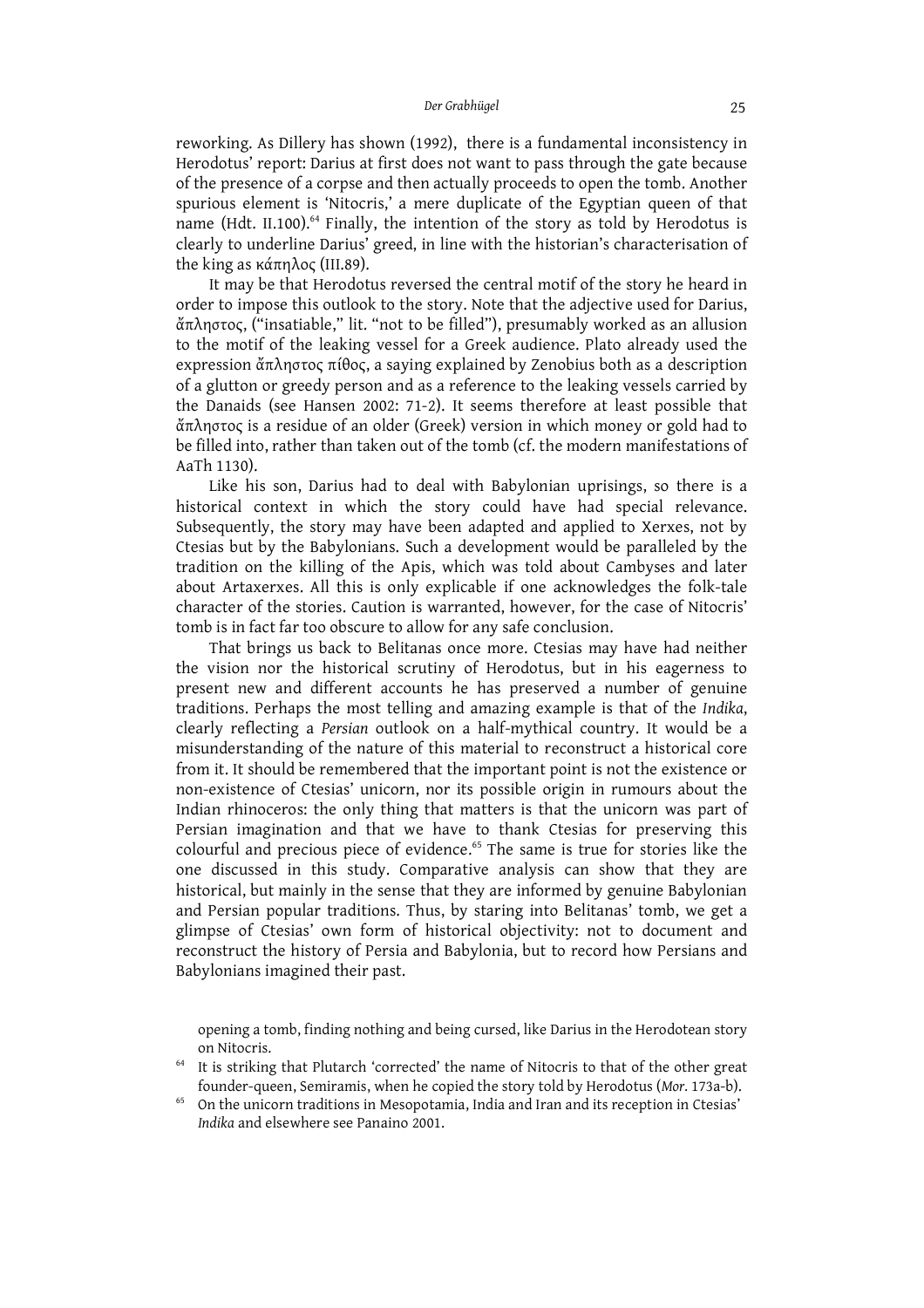## *Bibliography*

AARNE, A. & THOMPSON, ST. 1964, *The Types of the Folktale. A Classification and Bibliography* (Folktale Fellows Communications 184), Helsinki [second, revised edition].

AGUT-LABORDÈRE, D. 2005, Le sens du Décret de Cambyse, *Transeuphratène* 29: 9-16.

- ALY, W. 1921, *Volksmärchen, Sage und Novelle bei Herodot und seinen Zeitgenossen. Eine Untersuchung über die Volkstümliche Elemente der altgriechischen Prosaerzählung*, Göttingen [second edition, with commentary, 1968].
- 1930/33, s.v. Danaiden, in: L. Mackensen, J. Bolte *et al*. (eds.), *Handwörterbuch des Deutschen Märchens*, vol. 1, Berlin – Leipzig: 371-4.
- 1934/40, s.v. Glassarg, in: L. Mackensen *et al*. (eds.), *Handwörterbuch des Deutschen Märchens*, vol. 2, Berlin: 630-2.
- ASHERI, D. 1988, *Erodoto, Le Storie*, vol. I: *Libro I, La Lidia ela Persia*, Milano.
- ASTOUR, M.C. 1965, *Hellenosemitica. An Ethnic and Cultural Study in West Semitic Impact on Mycenean Greece*, Leiden.

AUBERGER, J. 1991, *Ctésias. Histoires de l'Orient*, Paris.

BASSET, R. 1898, *Légendes arabes d'Espagne: La maison fermée de Tolède*, Oran.

- BICHLER, R. 2004a, Ktesias "korrigiert" Herodot. Zur literarischen Einschätzung der *Persika*, in: H. Heftner & K. Tomaschitz (eds.), *Ad Fontes! Festschrift für Gerhard Dobesch zum fünfundsechzigsten Geburtstag am 15. September 2004 dargebracht von Kollegen, Schulern und Freunden*, Wien: 105-16.
- 2004b, Some Observations on the Image of the Assyrian and Babylonian Kingdoms within the Greek Tradition, in: R. Rollinger & Chr. Ulf (eds.), *Commerce and Monetary Systems in the Ancient World: Means of Transmission and Cultural Interaction. Proceedings of the Fifth Annual Symposium of the Assyrian and Babylonian Intellectual Heritage Project Held in Innsbruck, Austria, October 3 rd -8 th 2002* (Oriens et Occidens 6 = Melammu Symposia 5), Stuttgart: 499-518.
- BICKERMAN, E.J. & TADMOR, H. 1978, Darius I, Pseudo-Smerdis, and the Magi, *Athenaeum* 56: 239-61.

BIGWOOD, J.M. 1978, Ctesias' Description of Babylon, *AJAH* 3: 32-52.

- BINDER, G. 1964, *Die Aussetzung des Königskindes* (Beiträge zur klassischen Philologie 10), Meisenheim am Glan.
- BOLTE, J. & POLÍVKA, G. 1918*, Anmerkungen zu den Kinder- und Hausmärchen der Brüder Grimm*, vol. 3, Leipzig.
- BONCQUET, J. 1987, *Diodorus Siculus (II, 1-34) over Mesopotamië. Een historische kommentaar* (Verhandelingen van de Koninklijke Academie voor Wetenschappen, Letteren en Schone Kunsten van België, Klasse der Letteren, 49.122), Brussel.
- 1990, Ctesias' Assyrian King-list and his Chronology of Mesopotamian History, *Ancient Society* 21: 5-16.
- BORD, L.-J. & SKUBISZEWSKI, P. 2000, *L'image de Babylone aux serpents dans les Beatus. Contribution à l'étude des influences du Proche-Orient antique dans l'art du haut Moyen Age*, Paris.
- BORGER, R. 1956, *Die Inschriften Asarhaddons Königs von Assyrien* (AfO Beih. 9), Graz.
- 1996, *Beiträge zum Inschriftenwerk Assurbanipals. Die Prismenklassen A, B, C = K, D, E, F, G, H, J und T sowie andere Inschriften*, Wiesbaden.
- BOSWORTH, A.B. 2003, Plus ça change… Ancient Historians and their Sources, *Classical Antiquity* 22: 167-198.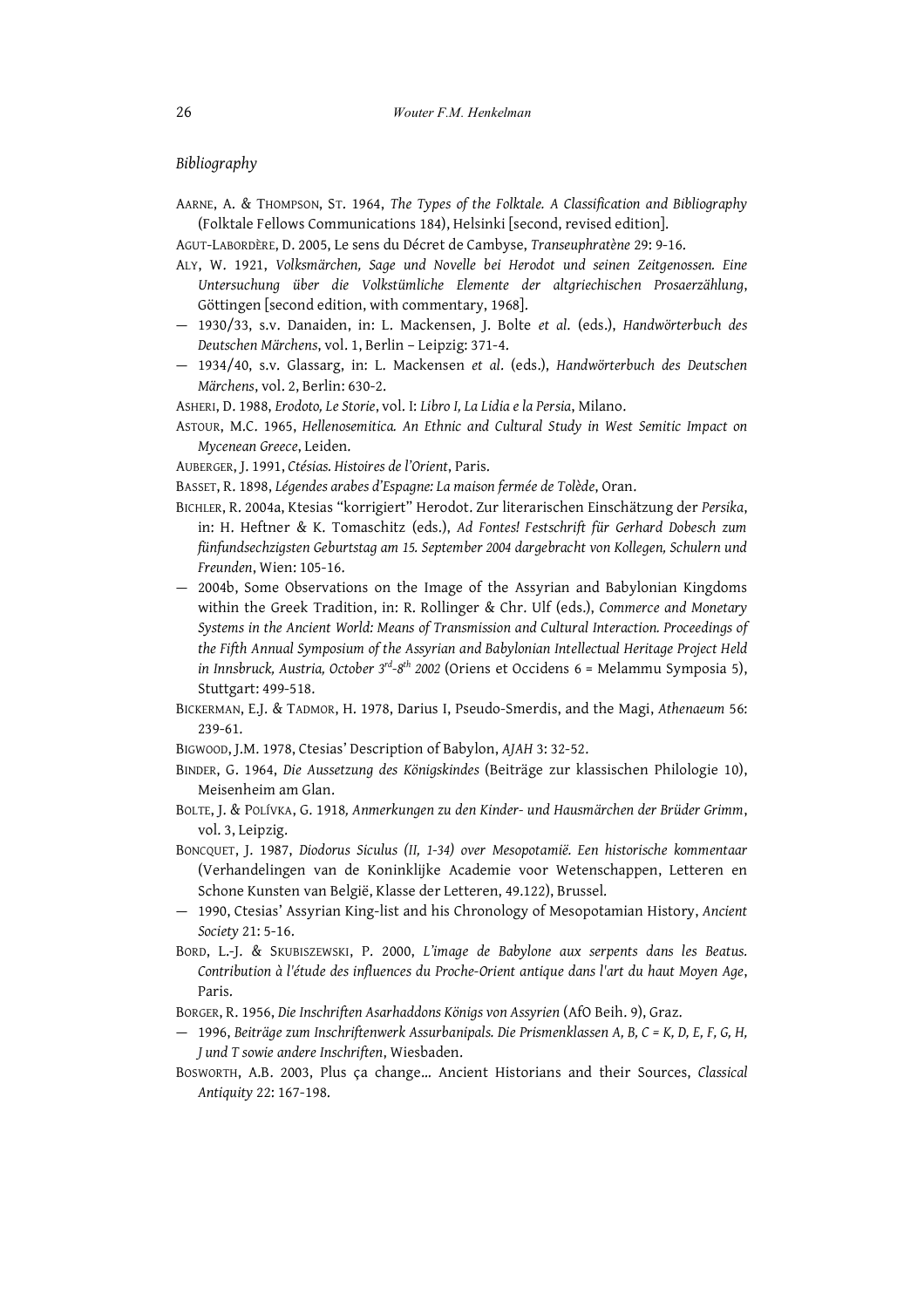- BREDNICH, R.W. 1990, s.v. Grabwache, in: R.W. Brednich *et al*. (eds.), *Enzyklopädie des Märchens. Handwörterbuch zur historischen und vergleichenden Erzählforschung*, vol. 6, Berlin – New York: 79-80.
- BRIANT, P. 1996, *Histoire del'empire perse. De Cyrus à Alexandre*, Paris.
- 1997, Bulletin d'histoire achéménide I, in: J. Andreau, M.-F. Boussac *et al.* (eds.), *Recherches récentes sur l'empire achéménide* (Topoi 7, Suppl. 1), Lyon: 5-127.
- BRINKMAN, J.A. 1999, s.v. Bēl-bāni, in: K. Radner (ed.), *The Prosopography of the Neo-Assyrian Empire*, vol. I.2, Helsinki: 288-9.
- BRINKMAN, J.A. & NIELSEN, J.P. 1999, s.v. Bēl-eṭēra, in: K. Radner (ed.), *The Prosopography of the Neo-Assyrian Empire*, vol. I.2, Helsinki: 298.
- BRINKMAN, J.A. & LUPPERT-BARNARD, S.M. 2000, s.v. Ibâ, in: H. Baker (ed.), *Prosopography of the Neo-Assyrian Empire*, vol. II.2, Helsinki: 498.

CRUZ-URIBE, E. 2003, The Invasion of Egypt by Cambyses, *Transeuphratène* 25: 9-60.

- DENECKE, L. 1971, "Der Grabhügel" (KHM 195) aus dem Munde der Viehmännin, *Fabula* 12: 218-28.
- DILLERY, J. 1992, Darius and the tomb of Nitocris (Hdt. 1.187), *CPh* 87.1: 30-8.

DOMINGO-FORASTÉ 1994, *Claudii Aeliani Epistulaeet Fragmenta*, Stutgardiae & Lipsiae.

- DREWS, R. 1974, Sargon, Cyrus and Mesopotamian Folk History, *Journal of Near Eastern Studies* 33: 387-393.
- ESPINOSA, A.M. 1923, *Cuentos populares españoles recogidos de la tradición oral de España y publicados con una introducción y notas comparativas* (Stanford University Publications, Language and Literature 3.1), Stanford.
- 1946-7, *Cuentos populares españoles recogidos dela tradición oral de España*, 2 vols., Madrid.
- FADHIL, A. 1990a, Die in Nimrud/Kalḫu aufgefundene Grabinschrift der Jabâ, *BagM* 21: 461- 70.
- $-$  1990b, Die Grabinschrift der Mullissu-mukannišat-Ninua aus Nimrud/Kalhu und andere in ihrem Grab gefundene Schriftträger, *BagM* 21: 471-70.
- FALES, F.M. & POSTGATE, J.N. 1995, *Imperial Administrative Records*, vol. 2: *Provincial and Military Administration* (State Archives of Assyria 11), Helsinki.
- FOSTER, B.R. 1993, *Beforethe Muses. An Anthology of Akkadian Literature*, 2 vols., Bethesda.
- GARSTAD, B. 2004, Belus in the *Sacred History* of Euhemerus, *Classical Philology* 99: 246-57.
- GEORGE, A.R. 2003, *The Babylonian Gilgamesh Epic. Introduction, Critical Editions and Cuneiform Texts*, 2 vols., Oxford
- GIBSON, J.C.L. 1982, *Textbook of Syrian Semitic Inscriptions*, vol. 3: *Phoenician Inscriptions: Including Inscriptions in the Mixed Dialect of Arslan Tash*, Oxford.
- GOEDICKE, H. 1983, *The Quarrel of Apophis and Seqenenre c* , San Antonio.
- GOETZE, E. *et al.* (eds.) 1893-1913, *Hans Sacks, Sämtliche Fabeln und Schwänke in chronologischer Ordnung nach den Originalen,* vol. 6, Halle*.*
- GRAYSON, A.K. 1975, *Assyrian and Babylonian Chronicles* (Texts from Cuneiform Sources 5), Locust Valley.
- HAAVIO, M. 1955, *Der Etanamythos in Finnland* (Folklore Fellows Communications 154), Helsinki.
- HANSEN, W. 2002*, Ariadne's Thread. A Guide to International Tales Found in Classical Literature*, Ithaca – London.
- HAUL, M. 2000, *Das Etana-Epos. Ein Mythos von der Himmelfahrt des Königs von Kiš* (Göttinger Arbeitshefte zur altorientalischen Literatur 1), Göttingen.
- HENKELMAN, W.F.M. 2006, The Birth of Gilgameš (Ael. *NA* XII.21). A Case-Study in Literary Receptivity, in: R. Rollinger & B. Truschnegg (eds.), *Altertum und Mittelmeerraum: Die*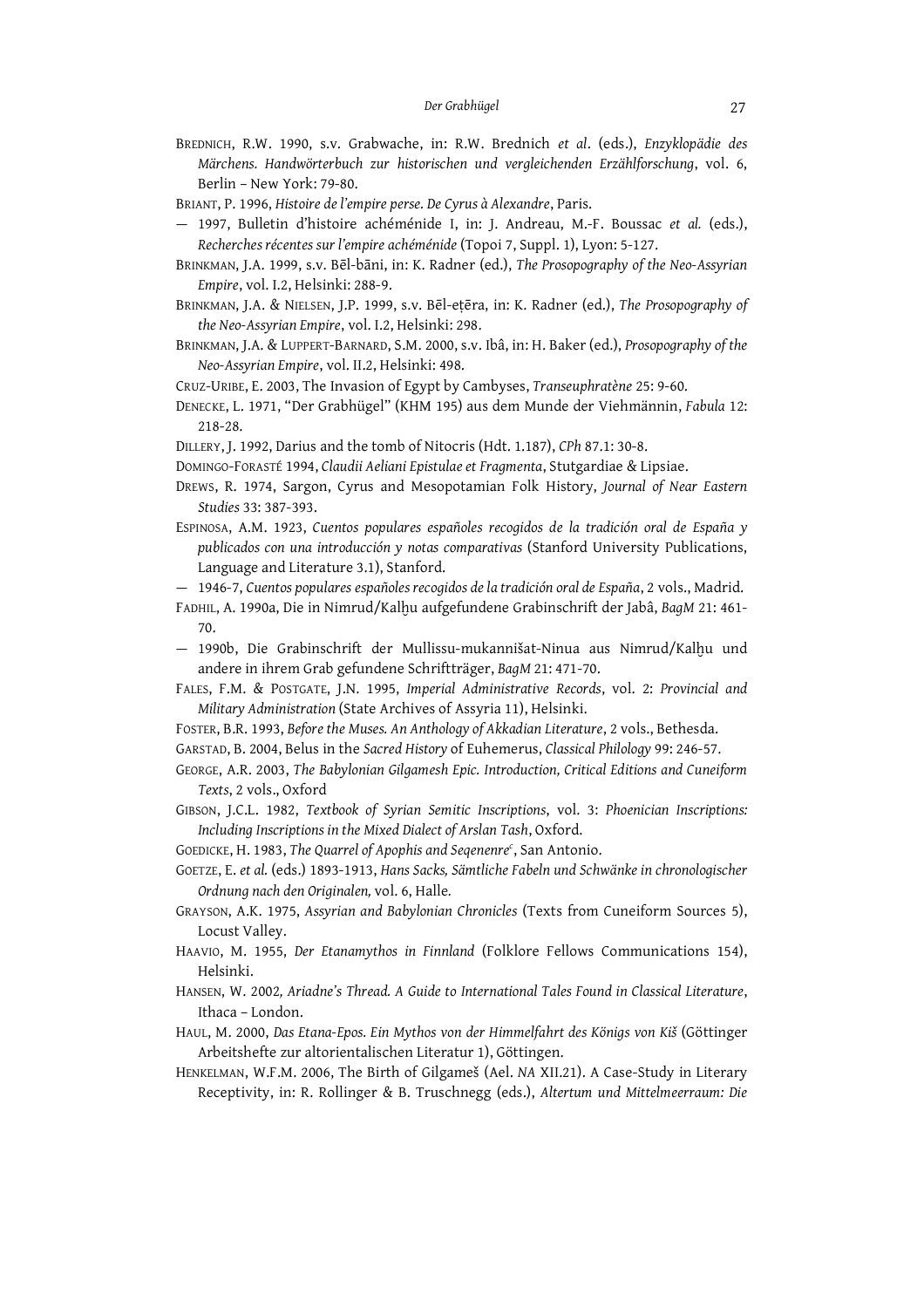*antike Welt diesseits und jenseits der Levante. Festschrift für Peter W. Haider zum 60. Geburtstag* (Oriens et Occidens 12), Stuttgart: 807-56.

- [forthcoming], Élien de Préneste [contribution to a volume on Greek historiography on Persia, edited by D. Lenfant].
- KESSLER, K.H. 2004, Urukäische Familien versus babylonischen Familien. Die Namengebung in Uruk, die Degradierung der Kulte von Eanna und der Aufstieg des Gottes Anu, *AoF* 31: 237-62.

KÖNIG, W.F. 1972, *Die Persika des Ktesias von Knidos* (AfO Beih. 18), Graz.

KRAPPE, A.H. 1928, La vision de Balthassar (Dan. V), *Revue de l'Histoire des Religions* 98: 78-86. — 1933, Solomon and Ashmodai, *AJP* 54: 260-8.

- KUHRT, A. 1982, Assyrian and Babylonian Traditions in Classical Authors: a Critical Synthesis, in: H.-J. Nissen & J. Renger (eds.), *Mesopotamien und seine Nachbarn (*CRRAI 25*.*2), Berlin: 539-553.
- KUHRT, A. & SHERWIN-WHITE, S. 1987, Xerxes' Destruction of Babylonian Temples, in: H. Sancisi-Weerdenburg & A. Kuhrt (eds.), *Achaemenid History II: The Greek Sources*, Leiden: 69-78.
- LEHMANN-HAUPT, C.F. 1898, review Johannes Nikei, Herodot und die Keilschriftforschung … Paderborn 1896, *Berliner Philologische Wochenschrift* 18.16 (16/iv/1898): 485-7.
- 1906, ΒΗΛΙΤΑΝΑΣ und ΒΕΛΗΤΑΡΑΣ, in: C. Bezold (ed.), *Orientalische Studien Theodor Nöldeke zum siebzigsten Geburtstag (2. März 1906) gewidmet von Freunden und Schülern*, vol. 2, Gieszen: 997-1014.
- 1932a, s.v. Belêtaras, in: *RLA* 1, Berlin Leipzig: 474-7.
- 1932b, s.v. Belitanâs, in: *RLA* 1, Berlin Leipzig: 480.
- LENFANT, D. 1996, Ctésias et Hérodote ou les réécritures de l'histoire dans la Perse achéménide, *REG* 109: 348-380.
- 1999, Peut-on se fier aux «fragments» d'historiens? L'exemple des citations d'Hérodote, *Ktèma* 24: 103-121.
- 2004, *Ctésias de Cnide, la Perse, l'Inde, autres fragments*, Paris.
- LEVIN, I. 1966, Etana: Die keilschriftlichen Belege einer Erzählung. Zur Frühgeschichte von AaTh 537 (= AaTh 222 B\* + 313 B). Eine textkritische Erörterung, *Fabula* 8: 1-63.
- LEWIS, B. 1980, *The Sargon Legend: A Study of the Akkadian text and the Tale of the Hero who was Exposed at Birth*, Cambridge (Ma).
- LIVINGSTONE, A. 1989, *Court Poetry and Literary Miscellanea* (State Archives of Assyria 3), Helsinki.
- LIXFELD, H. 1990, s.v. Grabhügel, in: R.W. Brednich *et al.* (eds.), *Enzyklopädie des Märchens. Handwörterbuch zur historischen und vergleichenden Erzählforschung*, vol. 6, Berlin – New York: 69-72.
- LUCKENBILL, D.D. 1926/27, *Ancient Records of Assyria and Babylonia*, vol. II: *From Sargon to the End*, London [reprint 1989].
- LUKINOVICH, A. & MORAND, A-F. 1991, *Élien, Histoire variée*, Paris.
- LUPPERT-BARNARD, S.M. 1999, s.v. Bēl-ēṭir, in: K. Radner (ed.), *Prosopography of the Neo-Assyrian Empire* I.2, Helsinki: 298-300.
- MACGINNIS, J. 1986, Herodotus' description of Babylon, *BICS* 33: 67-86.
- 1987, A Neo-Assyrian Text Describing a Royal Funeral, *SAAB* 1.1: 1-13.
- MACKENSEN, L. 1940, s.v. Grabhügel, in: L. Mackensen, J. Bolte *et al*. (eds.), *Handwörterbuch des Deutschen Märchens*, vol. 2, Berlin: 658.

MARQUART, J. 1891-3, *Die Assyriaka des Ktesias* (Philologus Suppl. 6: 501-658), Göttingen. MASPERO, G. 1879, *Études égyptiennes*, vol. I, Paris.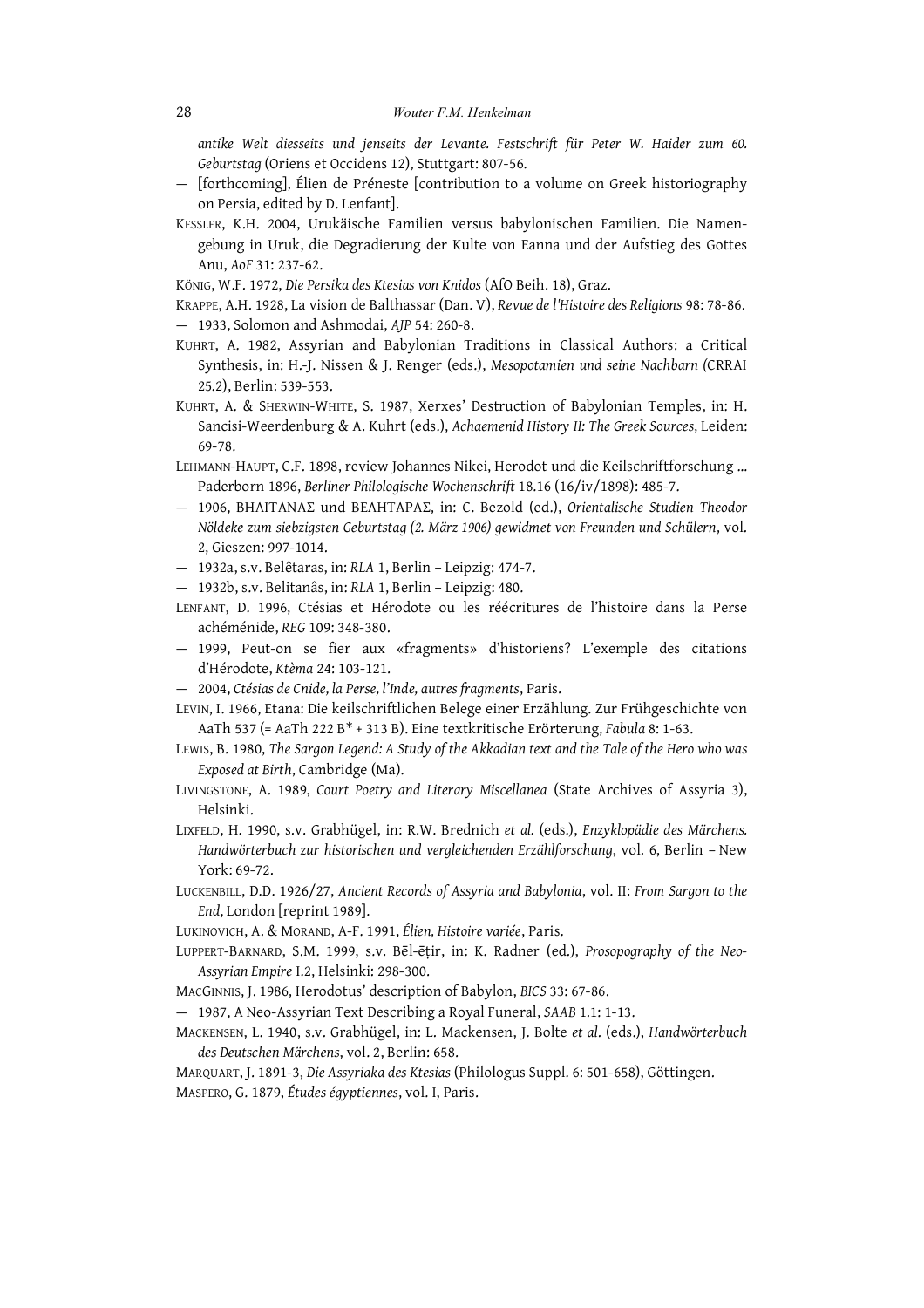- MENÉNDEZ PIDAL, R. 1958, *Floresta de leyendas heroicas españolas. Rodrigo, el último godo*, vol. 1: *La edad media*, Madrid.
- MERKELBACH, V. 1964, *Der Grabhügel* (diss. Johannes Gutenberg-Universität zu Mainz), Mainz.
- MEYER, E. 1899, *Forschungen zur alten Geschichte*, vol. 2: *Zur Geschichte des fünften Jahrhunderts v. Chr.*, Halle.
- MIGLUS, P.A. 1996, review H. Schmid, *Der Tempelturm Etemenanki in Babylon* (BagF 17), Mainz 1995, *ZA* 86: 294-301.
- MOMIGLIANO, A. 1998, Überlieferung und Erfindung bei Ktesias, in W. Nippel (ed.), *Arnoldo Momigliano: Ausgewählte Schriften zur Geschichte und Geschichtsschreibung*, vol. 1: *Die Alte Welt*, Stuttgart – Weimar: 77-109, 394-7 [=Tradizione e invenzione in Ctesia, *Atene e Roma* 12, 1931: 15-44].
- NÖLDEKE, Th. 1890, *Beiträge zur Geschichte des Alexanderromans* (Denkschriften der Kaiserlichen Akademie der Wissenschaften, Phil.-Hist. Classe 38.5), Wien.
- PALAGIA, O. 1988, s.v. Glaukos [II], in: *LIMC* IV.1, Zürich München: 273-4.
- PANAINO, A. 2001, Between Mesopotamia and India: Some Remarks about the Unicorn Cycle in Iran, in: R.M. Whiting (ed.), *Mythology and Mythologies: Methodological Approaches to Intercultural Influences. Proceedings of the Second Annual Symposium of the Assyrian and Babylonian Intellectual Heritage Project Held in Paris, France Oct. 4-7, 1999*, Helsinki: 149-79.
- PEARSON, L. 1960/1983, *The Lost Histories of Alexander the Great*, Philadelphia [quoted after the reprint edited by F.R. Walton, Chico 1983].
- PICCHIONI, S.A. 1981, *Il Poemetto di Adapa* (Assyriologia 6), Budapest.
- PIRART, E. 1996, Le sacrifice humain. Réflexions sur la philosophie religieuse indoiranienne ancienne, *JA* 284.1: 1-35.
- RENZ, J. 1995, *Die althebräischen Inschriften*, vol. 1 (Handbuch der althebräischen Epigraphik 1), Darmstadt.
- SCHAUDIG, H. 2001, *Die Inschriften Nabonids von Babylon und Kyros' des Großen samt den in ihrem Umfeld entstandenen Tendenzschriften. Textausgabe und Grammatik* (AOAT 256), Münster.
- SCHERF, J. 1998, s.v. Glaukos [3], in: *DNP* 4, Stuttgart Weimar: 1091-2.
- SCHMID, H. 1995, *Der Tempelturm Etemenanki in Babylon* (BagF 17), Mainz.
- SCHMITT, R. 2006, *Iranische Anthroponyme in den erhaltene Resten von Ktesias' Werk* (Iranica Graeca Vetustiora III = SbÖAW 736), Wien.
- SCHWARTZ, E. 1895, *Die Königslisten des Eratosthenes und Kastor mit Excursen über die Interpolationen bei Africanus und Eusebios* (Abhandlungen der königlichen Gesellschaft der Wissenschaften zu Göttingen 40.2), Göttingen.
- SCHWARTZ, J. 1949, Les conquérants perses et la littérature égyptienne, *BIFAO* 48: 65-80.
- SEGERT, St. 1963, Zu den altorientalischen Motiven in "Tausend und einer Nacht," *ArOr* 31: 630-4.
- SEIDL, U. 1999, Ein Monument Dareios' I. aus Babylon, *ZA* 89: 101-14.
- Eine Triumphstele Darius' I. aus Babylon, in: J. Renger (ed.), *Babylon. Focus mesopotamischer Geschichte, Wiege früher Gelehrsamkeit, Mythos in der Moderne, Colloquien der Deutschen Orient-Gesellschaft* 2, Saarbrücken 1999: 297-306.
- SIMPSON, W.K. 2003, *The Literature of Ancient Egypt. An Anthology of Stories, Instructions, Stelae, Autobiographies, and Poetry*, Cairo.
- STEVENSON, R.B. 1997, *Persica. Greek Writing About Persia in the Fourth Century BC* (Scottish Classical Studies 5), Edinburgh.